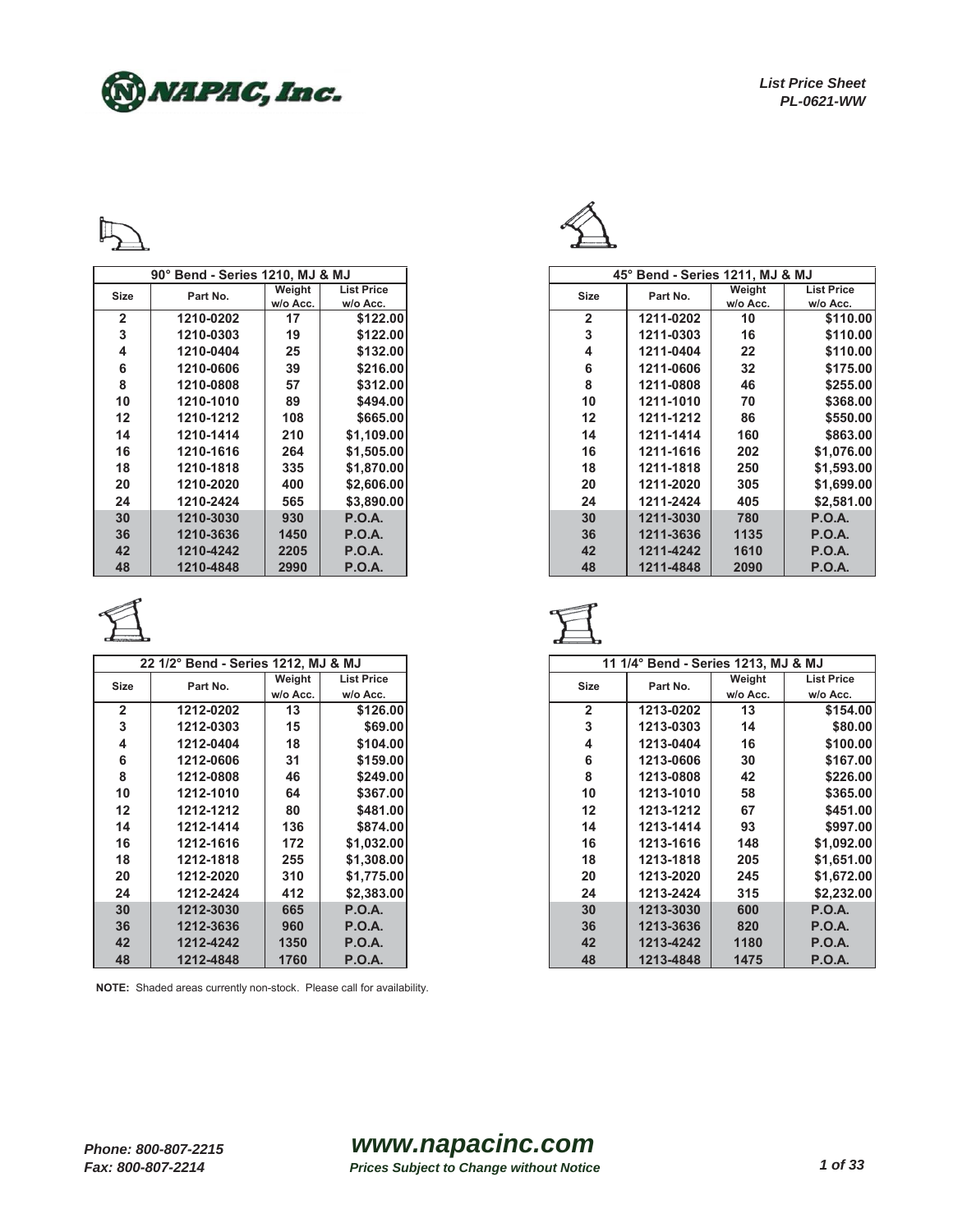



|             | 90° Bend - Series 1210P, MJ & PE |          |                   |             |
|-------------|----------------------------------|----------|-------------------|-------------|
| <b>Size</b> | Part No.                         | Weight   | <b>List Price</b> | <b>Size</b> |
|             |                                  | w/o Acc. | w/o Acc.          |             |
| 3           | 1210P-0303                       | 16       | \$120.00          | 3           |
| 4           | 1210P-0404                       | 22       | \$157.00          | 4           |
| 6           | 1210P-0606                       | 41       | \$259.00          | 6           |
| 8           | 1210P-0808                       | 58       | \$368.00          | 8           |
| 10          | 1210P-1010                       | 83       | \$577.00          | 10          |
| 12          | 1210P-1212                       | 114      | \$753.00          | 12          |
| 14          | 1210P-1414                       | 197      | P.O.A.            | 14          |
| 16          | 1210P-1616                       | 248      | P.O.A.            | 16          |
| 18          | 1210P-1818                       | 325      | P.O.A.            | 18          |
| 20          | 1210P-2020                       | 390      | P.O.A.            | 20          |
| 24          | 1210P-2424                       | 575      | P.O.A.            | 24          |
| 30          | 1210P-3030                       | 865      | P.O.A.            | 30          |
| 36          | 1210P-3636                       | 1355     | <b>P.O.A.</b>     | 36          |



|             | 22 1/2° Bend - Series 1212P. MJ & PE |          |                   |             | 11 1/4° Bend - \ |
|-------------|--------------------------------------|----------|-------------------|-------------|------------------|
| <b>Size</b> | Part No.                             | Weight   | <b>List Price</b> | <b>Size</b> | Part No.         |
|             |                                      | w/o Acc. | w/o Acc.          |             |                  |
| 3           | 1212P-0303                           | 12       | \$88.00           | 3           | 1213P-03         |
| 4           | 1212P-0404                           | 18       | \$119.00          | 4           | 1213P-04         |
| 6           | 1212P-0606                           | 29       | \$203.00          | 6           | 1213P-06         |
| 8           | 1212P-0808                           | 43       | \$310.00          | 8           | 1213P-08         |
| 10          | 1212P-1010                           | 61       | \$414.00          | 10          | 1213P-10         |
| 12          | 1212P-1212                           | 79       | \$547.00          | 12          | 1213P-12         |
| 14          | 1212P-1414                           | 133      | P.O.A.            | 14          | 1213P-14         |
| 16          | 1212P-1616                           | 166      | P.O.A.            | 16          | 1213P-16         |
| 18          | 1212P-1818                           | 235      | P.O.A.            | 18          | 1213P-18         |
| 20          | 1212P-2020                           | 300      | P.O.A.            | 20          | 1213P-20         |
| 24          | 1212P-2424                           | 395      | P.O.A.            | 24          | 1213P-24         |
| 30          | 1212P-3030                           | 600      | P.O.A.            | 30          | 1213P-30         |
| 36          | 1212P-3636                           | 865      | <b>P.O.A.</b>     | 36          | 1213P-36         |



|      | 90° Bend - Series 1210P, MJ & PE |          |                   |
|------|----------------------------------|----------|-------------------|
|      |                                  | Weight   | <b>List Price</b> |
| Size | Part No.                         | w/o Acc. | w/o Acc.          |
| 3    | 1210P-0303                       | 16       | \$120.00          |
| 4    | 1210P-0404                       | 22       | \$157.00          |
| 6    | 1210P-0606                       | 41       | \$259.00          |
| 8    | 1210P-0808                       | 58       | \$368.00          |
| 10   | 1210P-1010                       | 83       | \$577.00          |
| 12   | 1210P-1212                       | 114      | \$753.00          |
| 14   | 1210P-1414                       | 197      | P.O.A.            |
| 16   | 1210P-1616                       | 248      | P.O.A.            |
| 18   | 1210P-1818                       | 325      | <b>P.O.A.</b>     |
| 20   | 1210P-2020                       | 390      | P.O.A.            |
| 24   | 1210P-2424                       | 575      | <b>P.O.A.</b>     |
| 30   | 1210P-3030                       | 865      | P.O.A.            |
| 36   | 1210P-3636                       | 1355     | P.O.A.            |



|                 | 22 1/2° Bend - Series 1212P, MJ & PE |          |                   |             | 11 1/4° Bend - Series 1213P. MJ & PE |                   |                   |
|-----------------|--------------------------------------|----------|-------------------|-------------|--------------------------------------|-------------------|-------------------|
| Size            | Part No.                             | Weight   | <b>List Price</b> | <b>Size</b> | Part No.                             | Weight            | <b>List Price</b> |
|                 |                                      | w/o Acc. | w/o Acc.          |             |                                      | w/o Acc.          | w/o Acc.          |
| 3               | 1212P-0303                           | 12       | \$88,00           | 3           | 1213P-0303                           | $12 \overline{ }$ | \$88.00           |
| 4               | 1212P-0404                           | 18       | \$119.00          | 4           | 1213P-0404                           | 17                | \$115.00          |
| 6               | 1212P-0606                           | 29       | \$203.00          | 6           | 1213P-0606                           | 27                | \$189.00          |
| 8               | 1212P-0808                           | 43       | \$310.00          | 8           | 1213P-0808                           | 39                | \$292.00          |
| 10              | 1212P-1010                           | 61       | \$414.00          | 10          | 1213P-1010                           | 52                | \$368.00          |
| 12 <sub>2</sub> | 1212P-1212                           | 79       | \$547,00          | 12          | 1213P-1212                           | 69                | \$474.00          |
| 14              | 1212P-1414                           | 133      | P.O.A.            | 14          | 1213P-1414                           | 118               | <b>P.O.A.</b>     |
| 16              | 1212P-1616                           | 166      | P.O.A.            | 16          | 1213P-1616                           | 136               | <b>P.O.A.</b>     |
| 18              | 1212P-1818                           | 235      | P.O.A.            | 18          | 1213P-1818                           | 235               | <b>P.O.A.</b>     |
| 20              | 1212P-2020                           | 300      | P.O.A.            | 20          | 1213P-2020                           | 300               | P.O.A.            |
| 24              | 1212P-2424                           | 395      | P.O.A.            | 24          | 1213P-2424                           | 400               | <b>P.O.A.</b>     |
| 30              | 1212P-3030                           | 600      | <b>P.O.A.</b>     | 30          | 1213P-3030                           | 535               | <b>P.O.A.</b>     |
| 36              | 1212P-3636                           | 865      | <b>P.O.A.</b>     | 36          | 1213P-3636                           | 725               | <b>P.O.A.</b>     |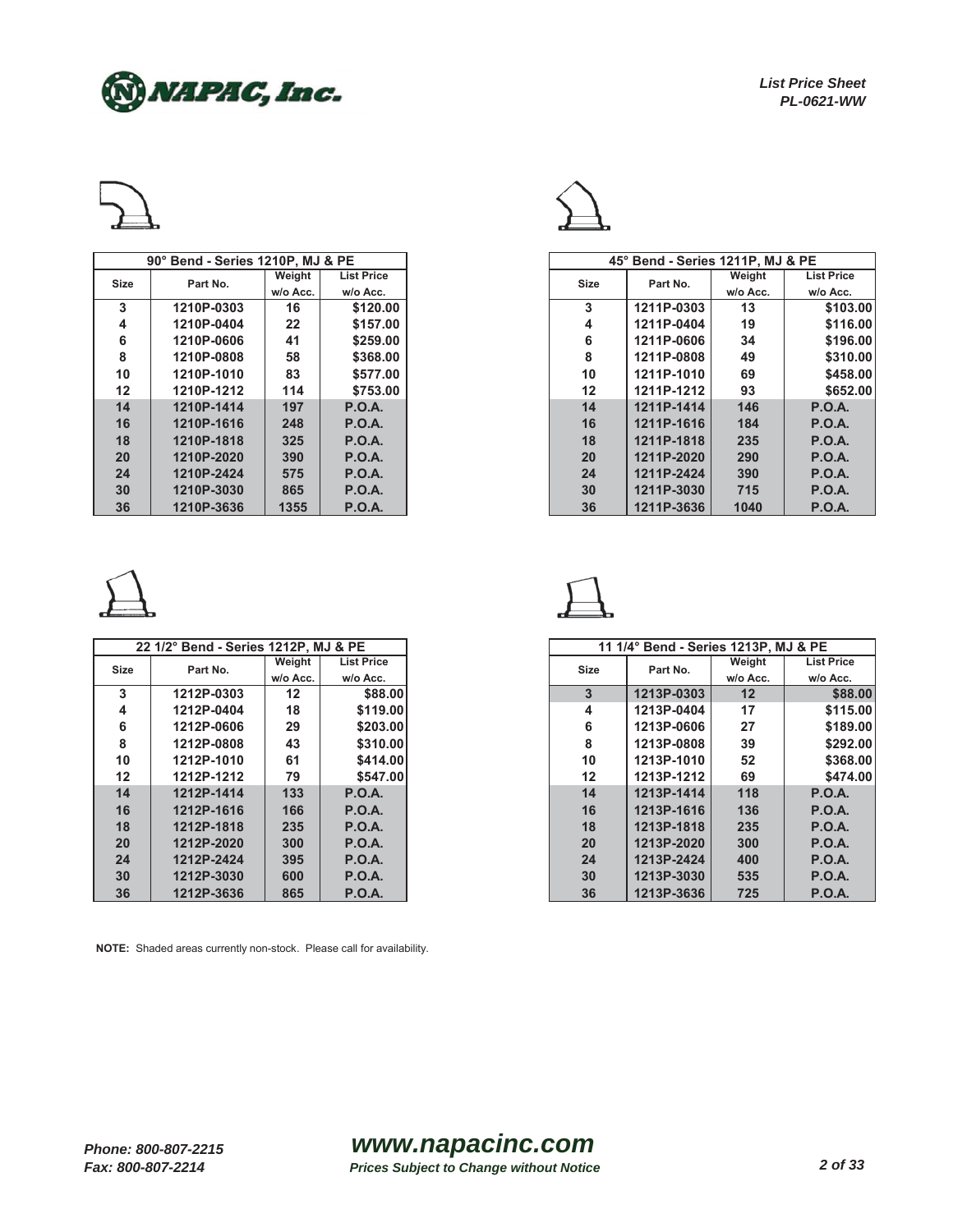NAPAC, Inc.



|                   | 90° Bend - Series 1210F, MJ & FE |          |                   |
|-------------------|----------------------------------|----------|-------------------|
| Size              | Part No.                         | Weight   | <b>List Price</b> |
|                   |                                  | w/o Acc. | w/o Acc.          |
| 3                 | 1210F-0303                       | 20       | \$133.00          |
| 4                 | 1210F-0404                       | 26       | \$151.00          |
| 6                 | 1210F-0606                       | 47       | \$265.00          |
| 8                 | 1210F-0808                       | 68       | \$461.00          |
| 10                | 1210F-1010                       | 102      | \$751.00          |
| $12 \overline{ }$ | 1210F-1212                       | 134      | \$1,079,00        |
| 14                | 1210F-1414                       | 227      | <b>P.O.A.</b>     |
| 16                | 1210F-1616                       | 306      | P.O.A.            |



|              | 90° Bend - Series 1210F, MJ & FE |          |                   |
|--------------|----------------------------------|----------|-------------------|
| Size         | Part No.                         | Weight   | <b>List Price</b> |
|              |                                  | w/o Acc. | w/o Acc.          |
| $\mathbf{3}$ | 1210F-0303                       | 20       | \$133.00          |
| 4            | 1210F-0404                       | 26       | \$151.00          |
| 6            | 1210F-0606                       | 47       | \$265.00          |
| 8            | 1210F-0808                       | 68       | \$461.00          |
| 10           | 1210F-1010                       | 102      | \$751.00          |
| 12           | 1210F-1212                       | 134      | \$1,079.00        |
| 14           | 1210F-1414                       | 227      | <b>P.O.A.</b>     |
| 16           | 1210F-1616                       | 306      | <b>P.O.A.</b>     |



|             | 22 1/2° Bend - Series 1212F, MJ & FE |          |                   |
|-------------|--------------------------------------|----------|-------------------|
| <b>Size</b> | Part No.                             | Weight   | <b>List Price</b> |
|             |                                      | w/o Acc. | w/o Acc.          |
| 3           | 1212F-0303                           | 17       | P.O.A.            |
| 4           | 1212F-0404                           | 26       | \$210.00          |
| 6           | 1212F-0606                           | 47       | \$269.00          |
| 8           | 1212F-0808                           | 68       | \$414.00          |
| 10          | 1212F-1010                           | 102      | \$602.00          |
| 12          | 1212F-1212                           | 134      | \$876,00          |



|              | 22 1/2° Bend - Series 1212F, MJ & FE |          |                   |      | 11 1/4° Bend - Series 1213F, MJ & FE |          |                   |
|--------------|--------------------------------------|----------|-------------------|------|--------------------------------------|----------|-------------------|
| Size         | Part No.                             | Weight   | <b>List Price</b> | Size | Part No.                             | Weight   | <b>List Price</b> |
|              |                                      | w/o Acc. | w/o Acc.          |      |                                      | w/o Acc. | w/o Acc.          |
| $\mathbf{3}$ | 1212F-0303                           | 17       | P.O.A.            |      | 1213F-0303                           | 18       | P.O.A.            |
| 4            | 1212F-0404                           | 26       | \$210.00          | 4    | 1213F-0404                           | 30       | \$184.00          |
| 6            | 1212F-0606                           | 47       | \$269.00          | 6    | 1213F-0606                           | 50       | \$259.00          |
| 8            | 1212F-0808                           | 68       | \$414.00          | 8    | 1213F-0808                           | 75       | \$342.00          |
| 10           | 1212F-1010                           | 102      | \$602.00          | 10   | 1213F-1010                           | 88       | \$577.00          |
| 12           | 1212F-1212                           | 134      | \$876.00          | 12   | 1213F-1212                           | 69       | \$753.00          |

**NOTE:** Shaded areas currently non-stock. Please call for availability.

*www.napacinc.com Prices Subject to Change without Notice 3 of 33*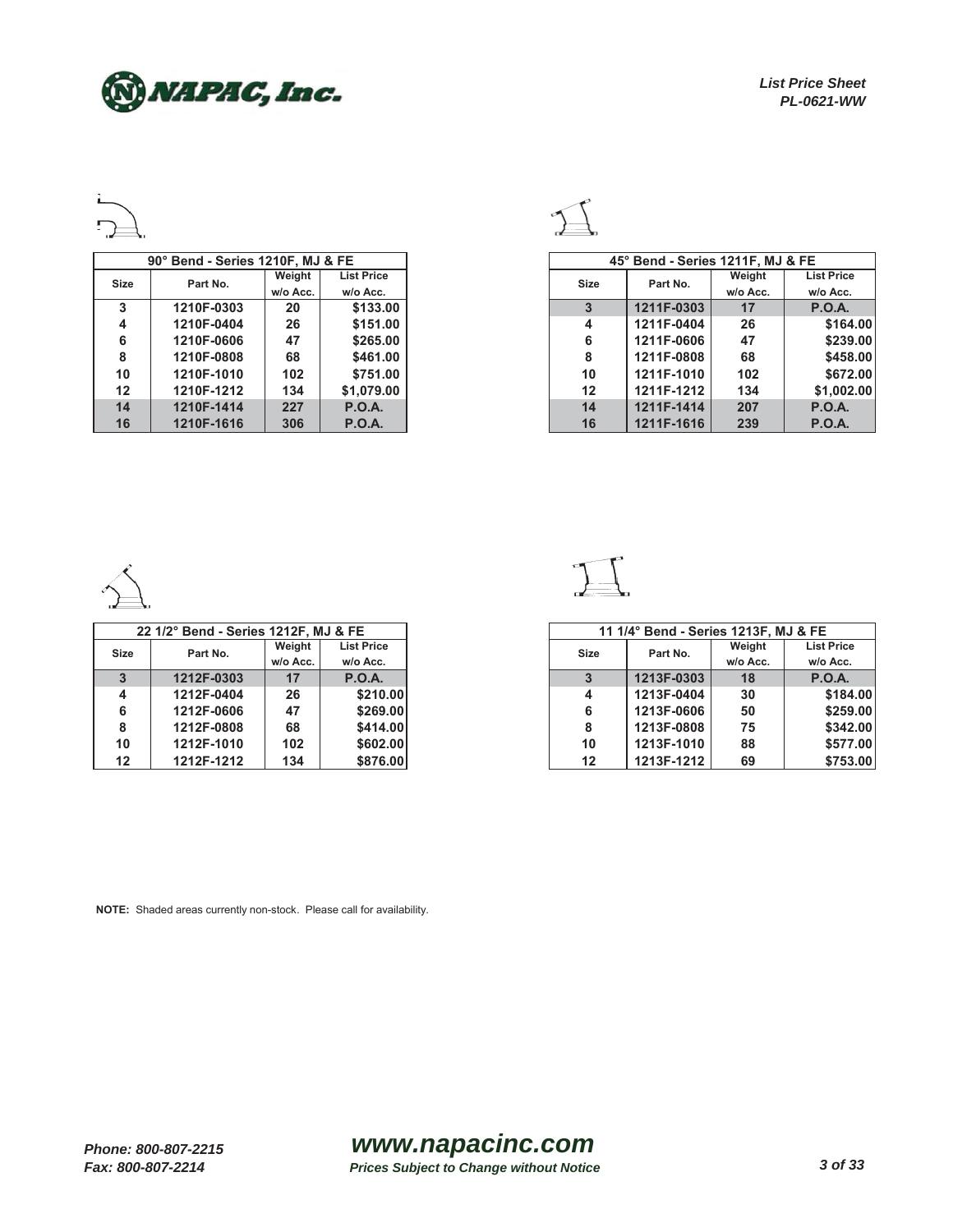



|                         | <b>Tees - Series 1220, MJ &amp; MJ</b> |          |                   |                | Tees - Series 1220, MJ & MJ (continued) |          |                  |
|-------------------------|----------------------------------------|----------|-------------------|----------------|-----------------------------------------|----------|------------------|
| <b>Size</b>             | Part No.                               | Weight   | <b>List Price</b> | <b>Size</b>    | Part No.                                | Weight   | <b>List Pric</b> |
|                         |                                        | w/o Acc. | w/o Acc.          |                |                                         | w/o Acc. | w/o acc          |
| $\overline{2}$          | 1220-0202                              | 16       | \$163.00          |                | 1220-1810<br>18 x 10                    | 315      | \$2,08           |
| $\mathbf{3}$            | 1220-0303                              | 28       | \$163.00          |                | 18 x 12<br>1220-1812                    | 335      | \$2,41           |
| $4 \times 2$            | 1220-0402                              | 29       | \$259.00          |                | 18 x 14<br>1220-1814                    | 380      | \$3,12           |
| $4 \times 3$            | 1220-0403                              | 30       | \$197.00          | 18 x 16        | 1220-1816                               | 405      | \$3,26           |
| $\overline{\mathbf{4}}$ | 1220-0404                              | 32       | \$173.00          | 18             | 1220-1818                               | 435      | \$3,14           |
| 6x3                     | 1220-0603                              | 42       | \$238.00          | $20 \times 6$  | 1220-2006                               | 315      | \$2,11           |
| 6x4                     | 1220-0604                              | 46       | \$288.00          | $20 \times 8$  | 1220-2008                               | 345      | \$2,16           |
| 6                       | 1220-0606                              | 56       | \$310.00          | 20 x 10        | 1220-2010                               | 370      | \$2,92           |
| $8 \times 3$            | 1220-0803                              | 52       | \$378.00          | 20 x 12        | 1220-2012                               | 395      | \$2,67           |
| $8 \times 4$            | 1220-0804                              | 60       | \$335.00          |                | 20 x 14<br>1220-2014                    | 440      | \$3,34           |
| $8 \times 6$            | 1220-0806                              | 72       | \$384.00          | $20 \times 16$ | 1220-2016                               | 465      | \$2,63           |
| 8                       | 1220-0808                              | 86       | \$464.00          | 20 x 18        | 1220-2018                               | 505      | \$4,30           |
| $10 \times 4$           | 1220-1004                              | 78       | \$511.00          | 20             | 1220-2020                               | 535      | \$2,90           |
| $10 \times 6$           | 1220-1006                              | 90       | \$496.00          | $24 \times 6$  | 1220-2406                               | 415      | \$2,54           |
| $10 \times 8$           | 1220-1008                              | 105      | \$580.00          | $24 \times 8$  | 1220-2408                               | 445      | \$2,57           |
| 10                      | 1220-1010                              | 120      | \$662.00          | 24 x 10        | 1220-2410                               | 470      | \$3,46           |
| $12 \times 4$           | 1220-1204                              | 94       | \$627.00          | 24 x 12        | 1220-2412                               | 500      | \$2,99           |
| $12 \times 6$           | 1220-1206                              | 110      | \$627.00          |                | 24 x 14<br>1220-2414                    | 550      | \$4,10           |
| $12 \times 8$           | 1220-1208                              | 125      | \$721.00          | 24 x 16        | 1220-2416                               | 580      | \$3,76           |
| $12 \times 10$          | 1220-1210                              | 140      | \$927.00          | 24 x 18        | 1220-2418                               | 625      | \$4,35           |
| 12                      | 1220-1212                              | 160      | \$924.00          | 24 x 20        | 1220-2420                               | 660      | \$4,83           |
| $14 \times 6$           | 1220-1406                              | 182      | \$998.00          |                | 24<br>1220-2424                         | 720      | \$4,30           |
| $14 \times 8$           | 1220-1408                              | 206      | \$1,131.00        | $30 \times 8$  | 1220-3008                               | 739      | <b>P.O.A.</b>    |
| $14 \times 10$          | 1220-1410                              | 228      | \$1,507.00        |                | 1220-3012<br>$30 \times 12$             | 830      | <b>P.O.A.</b>    |
| 14 x 12                 | 1220-1412                              | 234      | \$1,619.00        | $30 \times 16$ | 1220-3016                               | 959      | <b>P.O.A.</b>    |
| 14                      | 1220-1414                              | 280      | \$1,533.00        | 30 x 20        | 1220-3020                               | 995      | <b>P.O.A.</b>    |
| $16 \times 6$           | 1220-1606                              | 228      | \$1,287.00        | 30 x 24        | 1220-3024                               | 1060     | <b>P.O.A.</b>    |
| $16 \times 8$           | 1220-1608                              | 248      | \$1,398.00        |                | 30<br>1220-3030                         | 1323     | <b>P.O.A.</b>    |
| $16 \times 10$          | 1220-1610                              | 264      | \$1,849.00        | 36 x 16        | 1220-3616                               | 1350     | <b>P.O.A.</b>    |
| 16 x 12                 | 1220-1612                              | 280      | \$1,671.00        | 36 x 24        | 1220-3624                               | 1498     | <b>P.O.A.</b>    |
| 16 x 14                 | 1220-1614                              | 316      | \$2,281.00        |                | 36 x 30<br>1220-3630                    | 1555     | <b>P.O.A.</b>    |
| 16                      | 1220-1616                              | 322      | \$2,109.00        | 36             | 1220-3636                               | 1900     | <b>P.O.A.</b>    |
| $18 \times 6$           | 1220-1806                              | 275      | \$1,881.00        | 42 x 12        | 1220-4212                               | 1410     | <b>P.O.A.</b>    |
| $18 \times 8$           | 1220-1808                              | 295      | \$2,039.00        | 42 X 24        | 1220-4224                               | 2270     | <b>P.O.A.</b>    |

|               | <b>Tees - Series 1220, MJ &amp; MJ</b> |          |                   |                |           | Tees - Series 1220, MJ & MJ (continued) |                   |
|---------------|----------------------------------------|----------|-------------------|----------------|-----------|-----------------------------------------|-------------------|
| <b>Size</b>   | Part No.                               | Weight   | <b>List Price</b> | <b>Size</b>    | Part No.  | Weight                                  | <b>List Price</b> |
|               |                                        | w/o Acc. | w/o Acc.          |                |           | w/o Acc.                                | w/o acc.          |
| $\mathbf 2$   | 1220-0202                              | 16       | \$163.00          | 18 x 10        | 1220-1810 | 315                                     | \$2,083.00        |
| 3             | 1220-0303                              | 28       | \$163.00          | 18 x 12        | 1220-1812 | 335                                     | \$2,417.00        |
| $4 \times 2$  | 1220-0402                              | 29       | \$259.00          | 18 x 14        | 1220-1814 | 380                                     | \$3,126.00        |
| $4 \times 3$  | 1220-0403                              | 30       | \$197.00          | 18 x 16        | 1220-1816 | 405                                     | \$3,264.00        |
| 4             | 1220-0404                              | 32       | \$173.00          | 18             | 1220-1818 | 435                                     | \$3,148.00        |
| $6 \times 3$  | 1220-0603                              | 42       | \$238.00          | $20 \times 6$  | 1220-2006 | 315                                     | \$2,116.00        |
| 6x4           | 1220-0604                              | 46       | \$288.00          | 20 x 8         | 1220-2008 | 345                                     | \$2,164.00        |
| 6             | 1220-0606                              | 56       | \$310.00          | 20 x 10        | 1220-2010 | 370                                     | \$2,928.00        |
| $8 \times 3$  | 1220-0803                              | 52       | \$378.00          | 20 x 12        | 1220-2012 | 395                                     | \$2,677.00        |
| $8 \times 4$  | 1220-0804                              | 60       | \$335.00          | 20 x 14        | 1220-2014 | 440                                     | \$3,346.00        |
| $8 \times 6$  | 1220-0806                              | 72       | \$384.00          | 20 x 16        | 1220-2016 | 465                                     | \$2,635.00        |
| 8             | 1220-0808                              | 86       | \$464.00          | 20 x 18        | 1220-2018 | 505                                     | \$4,301.00        |
| $10 \times 4$ | 1220-1004                              | 78       | \$511.00          | 20             | 1220-2020 | 535                                     | \$2,902.00        |
| $10 \times 6$ | 1220-1006                              | 90       | \$496.00          | 24 x 6         | 1220-2406 | 415                                     | \$2,547.00        |
| $10 \times 8$ | 1220-1008                              | 105      | \$580.00          | 24 x 8         | 1220-2408 | 445                                     | \$2,577.00        |
| 10            | 1220-1010                              | 120      | \$662.00          | 24 x 10        | 1220-2410 | 470                                     | \$3,460.00        |
| $12 \times 4$ | 1220-1204                              | 94       | \$627.00          | 24 x 12        | 1220-2412 | 500                                     | \$2,994.00        |
| $12 \times 6$ | 1220-1206                              | 110      | \$627.00          | 24 x 14        | 1220-2414 | 550                                     | \$4,101.00        |
| $12 \times 8$ | 1220-1208                              | 125      | \$721.00          | 24 x 16        | 1220-2416 | 580                                     | \$3,769.00        |
| 12 x 10       | 1220-1210                              | 140      | \$927.00          | 24 x 18        | 1220-2418 | 625                                     | \$4,355.00        |
| 12            | 1220-1212                              | 160      | \$924.00          | 24 x 20        | 1220-2420 | 660                                     | \$4,834.00        |
| $14 \times 6$ | 1220-1406                              | 182      | \$998.00          | 24             | 1220-2424 | 720                                     | \$4,305.00        |
| $14 \times 8$ | 1220-1408                              | 206      | \$1,131.00        | $30 \times 8$  | 1220-3008 | 739                                     | <b>P.O.A.</b>     |
| 14 x 10       | 1220-1410                              | 228      | \$1,507.00        | 30 x 12        | 1220-3012 | 830                                     | <b>P.O.A.</b>     |
| 14 x 12       | 1220-1412                              | 234      | \$1,619.00        | $30 \times 16$ | 1220-3016 | 959                                     | <b>P.O.A.</b>     |
| 14            | 1220-1414                              | 280      | \$1,533.00        | 30 x 20        | 1220-3020 | 995                                     | <b>P.O.A.</b>     |
| $16 \times 6$ | 1220-1606                              | 228      | \$1,287.00        | 30 x 24        | 1220-3024 | 1060                                    | <b>P.O.A.</b>     |
| $16 \times 8$ | 1220-1608                              | 248      | \$1,398.00        | 30             | 1220-3030 | 1323                                    | <b>P.O.A.</b>     |
| 16 x 10       | 1220-1610                              | 264      | \$1,849.00        | 36 x 16        | 1220-3616 | 1350                                    | <b>P.O.A.</b>     |
| 16 x 12       | 1220-1612                              | 280      | \$1,671.00        | 36 x 24        | 1220-3624 | 1498                                    | <b>P.O.A.</b>     |
| 16 x 14       | 1220-1614                              | 316      | \$2,281.00        | 36 x 30        | 1220-3630 | 1555                                    | <b>P.O.A.</b>     |
| 16            | 1220-1616                              | 322      | \$2,109.00        | 36             | 1220-3636 | 1900                                    | <b>P.O.A.</b>     |
| $18 \times 6$ | 1220-1806                              | 275      | \$1,881.00        | 42 x 12        | 1220-4212 | 1410                                    | <b>P.O.A.</b>     |
| $18 \times 8$ | 1220-1808                              | 295      | \$2,039.00        | 42 X 24        | 1220-4224 | 2270                                    | <b>P.O.A.</b>     |
|               |                                        |          |                   | 42             | 1220-4242 | 3175                                    | <b>P.O.A.</b>     |
|               |                                        |          |                   | 48             | 1220-4848 | 4250                                    | <b>P.O.A.</b>     |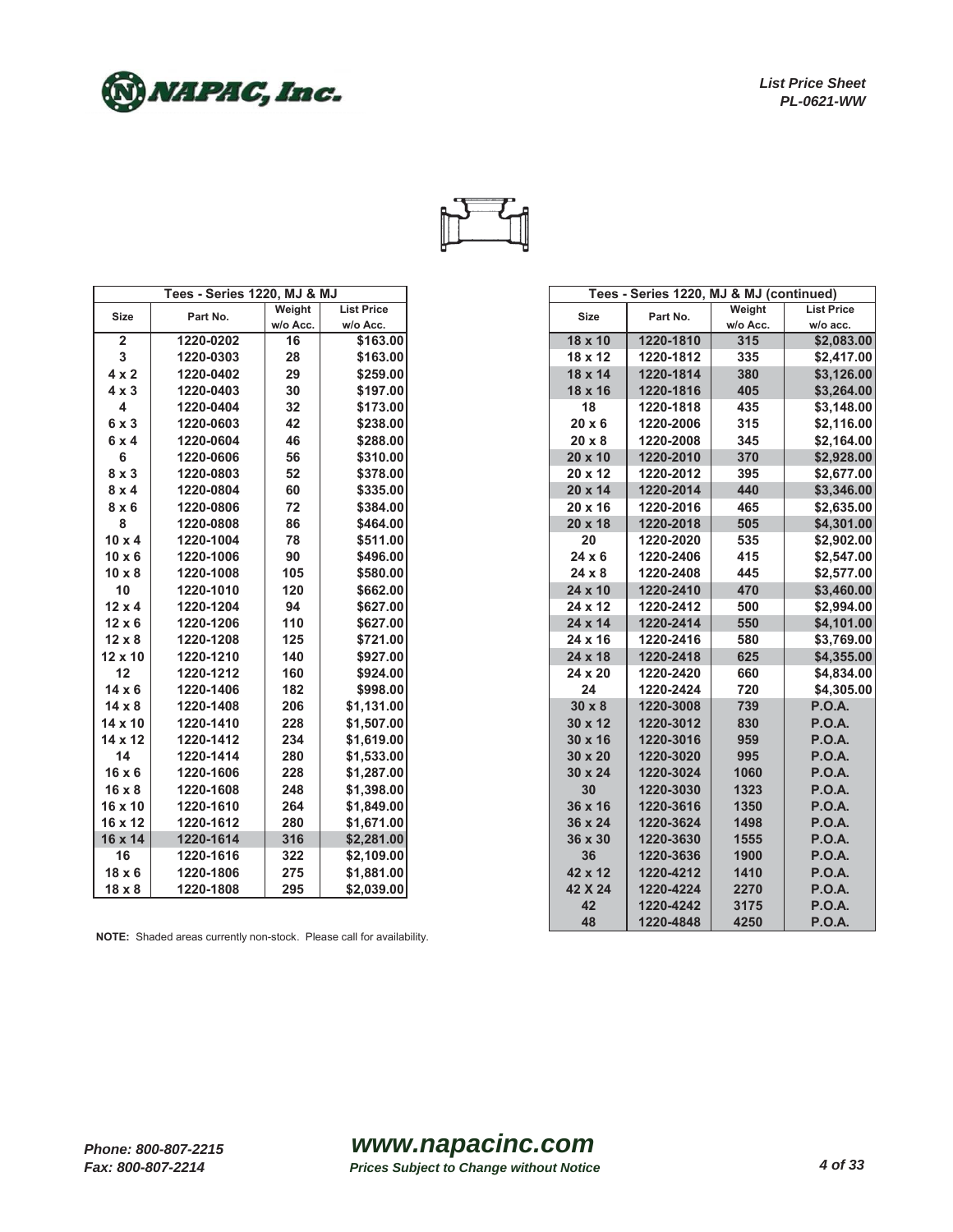

| Tees - Series 1228, MJ & Flange |           |          |                   |
|---------------------------------|-----------|----------|-------------------|
| <b>Size</b>                     | Part No.  | Weight   | <b>List Price</b> |
|                                 |           | w/o Acc. | w/o Acc.          |
| $\mathbf{3}$                    | 1228-0303 | 30       | \$212.00          |
| $4 \times 3$                    | 1228-0403 | 34       | \$239.00          |
| $\overline{4}$                  | 1228-0404 | 40       | \$226.00          |
| 6 x 3                           | 1228-0603 | 50       | \$342.00          |
| 6x4                             | 1228-0604 | 55       | \$357.00          |
| 6                               | 1228-0606 | 64       | \$357.00          |
| $8 \times 4$                    | 1228-0804 | 72       | \$416.00          |
| $8 \times 6$                    | 1228-0806 | 83       | \$431.00          |
| 8                               | 1228-0808 | 94       | \$550.00          |
| $10 \times 4$                   | 1228-1004 | 89       | \$590.00          |
| $10 \times 6$                   | 1228-1006 | 100      | \$734.00          |
| $10 \times 8$                   | 1228-1008 | 105      | \$790.00          |
| 10                              | 1228-1010 | 127      | \$1,005.00        |
| $12 \times 4$                   | 1228-1204 | 117      | \$782.00          |
| $12 \times 6$                   | 1228-1206 | 122      | \$825.00          |
| $12 \times 8$                   | 1228-1208 | 132      | \$916.00          |
| $12 \times 10$                  | 1228-1210 | 152      | \$1,046.00        |
| 12                              | 1228-1212 | 162      | \$1,313.00        |
| $14 \times 6$                   | 1228-1406 | 233      | \$1,336.00        |
| $14 \times 8$                   | 1228-1408 | 255      | <b>P.O.A.</b>     |
| $14 \times 10$                  | 1228-1410 | 276      | \$1,916.00        |
| $14 \times 12$                  | 1228-1412 | 315      | \$2,080.00        |
| 14                              | 1228-1414 | 328      | \$2,233.00        |
| $16 \times 6$                   | 1228-1606 | 274      | \$1,507.00        |
| $16 \times 8$                   | 1228-1608 | 294      | \$1,828.00        |
| 16 x 10                         | 1228-1610 | 321      | \$2,179.00        |
| 16 x 12                         | 1228-1612 | 355      | \$2,246.00        |
| 16 x 14                         | 1228-1614 | 347      | <b>P.O.A.</b>     |
| 16                              | 1228-1616 | 419      | \$3,103.00        |
| $18 \times 6$                   | 1228-1806 | 307      | \$1,902.00        |
| $18 \times 8$                   | 1228-1808 | 351      | \$2,478.00        |

|               | Tees - Series 1228, MJ & Flange |          |                   |                | Tees - Series 1228, MJ & Flange (continued) |          |                   |
|---------------|---------------------------------|----------|-------------------|----------------|---------------------------------------------|----------|-------------------|
| <b>Size</b>   | Part No.                        | Weight   | <b>List Price</b> | <b>Size</b>    | Part No.                                    | Weight   | <b>List Price</b> |
|               |                                 | w/o Acc. | w/o Acc.          |                |                                             | w/o Acc. | w/o Acc.          |
| 3             | 1228-0303                       | 30       | \$212.00          | 18 x 10        | 1228-1810                                   | 356      | <b>P.O.A.</b>     |
| $4 \times 3$  | 1228-0403                       | 34       | \$239.00          | $18 \times 12$ | 1228-1812                                   | 391      | \$2,649.00        |
| 4             | 1228-0404                       | 40       | \$226.00          | 18 x 14        | 1228-1814                                   | 420      | <b>P.O.A.</b>     |
| 6 x 3         | 1228-0603                       | 50       | \$342.00          | 18 x 16        | 1228-1816                                   | 463      | <b>P.O.A.</b>     |
| 6x4           | 1228-0604                       | 55       | \$357.00          | 18             | 1228-1818                                   | 491      | \$8,425.00        |
| 6             | 1228-0606                       | 64       | \$357.00          | $20 \times 6$  | 1228-2006                                   | 347      | \$2,649.00        |
| $8 \times 4$  | 1228-0804                       | 72       | \$416.00          | $20 \times 8$  | 1228-2008                                   | 370      | \$6,396.00        |
| $8 \times 6$  | 1228-0806                       | 83       | \$431.00          | 20 x 10        | 1228-2010                                   | 400      | <b>P.O.A.</b>     |
| 8             | 1228-0808                       | 94       | \$550.00          | $20 \times 12$ | 1228-2012                                   | 437      | <b>P.O.A.</b>     |
| $10 \times 4$ | 1228-1004                       | 89       | \$590.00          | 20 x 14        | 1228-2014                                   | 458      | <b>P.O.A.</b>     |
| $10 \times 6$ | 1228-1006                       | 100      | \$734.00          | $20 \times 16$ | 1228-2016                                   | 511      | <b>P.O.A.</b>     |
| $10 \times 8$ | 1228-1008                       | 105      | \$790.00          | 20 x 18        | 1228-2018                                   | 552      | <b>P.O.A.</b>     |
| 10            | 1228-1010                       | 127      | \$1,005.00        | 20             | 1228-2020                                   | 604      | <b>P.O.A.</b>     |
| $12 \times 4$ | 1228-1204                       | 117      | \$782.00          | $24 \times 6$  | 1228-2406                                   | 391      | \$3,028.00        |
| $12 \times 6$ | 1228-1206                       | 122      | \$825.00          | $24 \times 8$  | 1228-2408                                   | 402      | \$3,521.00        |
| $12 \times 8$ | 1228-1208                       | 132      | \$916.00          | 24 x 10        | 1228-2410                                   | 445      | <b>P.O.A.</b>     |
| 12 x 10       | 1228-1210                       | 152      | \$1,046.00        | 24 x 12        | 1228-2412                                   | 488      | \$4,266.00        |
| 12            | 1228-1212                       | 162      | \$1,313.00        | $24 \times 14$ | 1228-2414                                   | 525      | <b>P.O.A.</b>     |
| $14 \times 6$ | 1228-1406                       | 233      | \$1,336.00        | $24 \times 16$ | 1228-2416                                   | 584      | <b>P.O.A.</b>     |
| $14 \times 8$ | 1228-1408                       | 255      | <b>P.O.A.</b>     | 24 x 18        | 1228-2418                                   | 604      | <b>P.O.A.</b>     |
| 14 x 10       | 1228-1410                       | 276      | \$1,916.00        | 24 x 20        | 1228-2420                                   | 667      | <b>P.O.A.</b>     |
| 14 x 12       | 1228-1412                       | 315      | \$2,080.00        | 24             | 1228-2424                                   | 744      | <b>P.O.A.</b>     |
| 14            | 1228-1414                       | 328      | \$2,233.00        | $30 \times 6$  | 1228-3006                                   | 675      | <b>P.O.A.</b>     |
| $16 \times 6$ | 1228-1606                       | 274      | \$1,507.00        | $30 \times 8$  | 1228-3008                                   | 695      | <b>P.O.A.</b>     |
| $16 \times 8$ | 1228-1608                       | 294      | \$1,828.00        | 30 x 12        | 1228-3012                                   | 715      | <b>P.O.A.</b>     |
| 16 x 10       | 1228-1610                       | 321      | \$2,179.00        | $36 \times 6$  | 1228-3606                                   | 1175     | <b>P.O.A.</b>     |
| 16 x 12       | 1228-1612                       | 355      | \$2,246.00        | 36 x 16        | 1228-3616                                   | 1475     | <b>P.O.A.</b>     |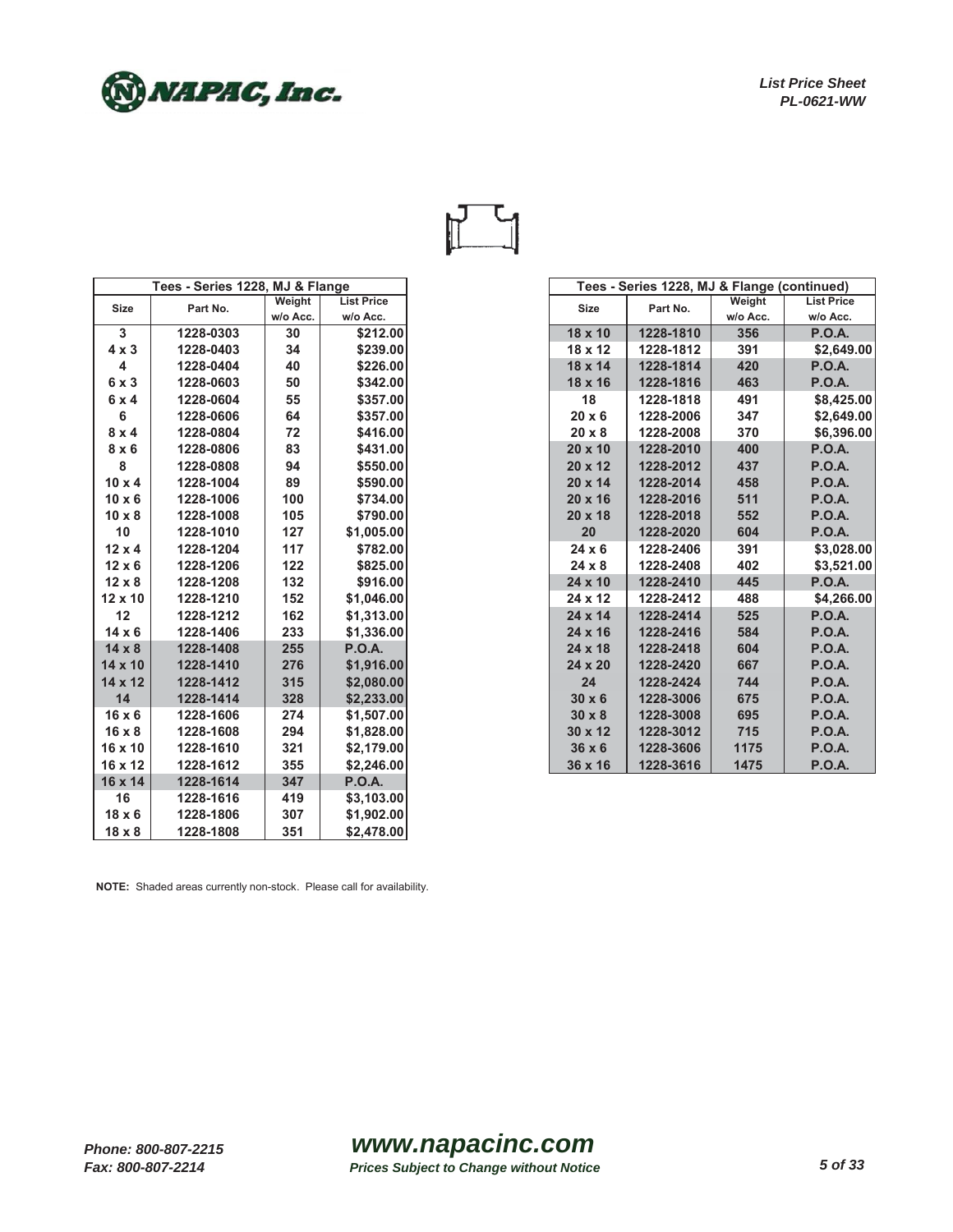) NAPAC, Inc.



|                         | Crosses - Series 1235, MJ & MJ |          |                   |
|-------------------------|--------------------------------|----------|-------------------|
| <b>Size</b>             | Part No.                       | Weight   | <b>List Price</b> |
|                         |                                | w/o Acc. | w/o Acc.          |
| 3                       | 1235-0303                      | 35       | \$218.00          |
| $4 \times 3$            | 1235-0403                      | 38       | \$259.00          |
| $\overline{\mathbf{4}}$ | 1235-0404                      | 40       | \$368.00          |
| 6x4                     | 1235-0604                      | 68       | \$403.00          |
| 6                       | 1235-0606                      | 75       | \$451.00          |
| 8x4                     | 1235-0804                      | 72       | \$635.00          |
| $8 \times 6$            | 1235-0806                      | 99       | \$468.00          |
| 8                       | 1235-0808                      | 105      | \$492.00          |
| $10 \times 4$           | 1235-1004                      | 85       | \$622.00          |
| $10 \times 6$           | 1235-1006                      | 92       | \$603.00          |
| $10 \times 8$           | 1235-1008                      | 114      | \$747.00          |
| 10                      | 1235-1010                      | 145      | \$788.00          |
| $12 \times 4$           | 1235-1204                      | 100      | \$772.00          |
| $12 \times 6$           | 1235-1206                      | 114      | \$761.00          |
| $12 \times 8$           | 1235-1208                      | 132      | \$874.00          |
| $12 \times 10$          | 1235-1210                      | 190      | \$1,381.00        |
| 12                      | 1235-1212                      | 213      | \$1,381.00        |
| $14 \times 6$           | 1235-1406                      | 210      | <b>P.O.A.</b>     |
| $14 \times 8$           | 1235-1408                      | 259      | <b>P.O.A.</b>     |
| 14 x 10                 | 1235-1410                      | 265      | <b>P.O.A.</b>     |
| $14 \times 12$          | 1235-1412                      | 270      | <b>P.O.A.</b>     |
| 14                      | 1235-1414                      | 299      | \$2,421.00        |
| $16 \times 6$           | 1235-1606                      | 250      | <b>P.O.A.</b>     |
| $16 \times 8$           | 1235-1608                      | 290      | <b>P.O.A.</b>     |
| 16 x 10                 | 1235-1610                      | 345      | <b>P.O.A.</b>     |
| 16 x 12                 | 1235-1612                      | 397      | <b>P.O.A.</b>     |
| 16                      | 1235-1616                      | 385      | \$3,817.00        |
| $18 \times 6$           | 1235-1806                      | 406      | <b>P.O.A.</b>     |
| $18 \times 8$           | 1235-1808                      | 425      | <b>P.O.A.</b>     |
|                         |                                |          |                   |
| 18 x 10                 | 1235-1810                      | 445      | <b>P.O.A.</b>     |

|                 | Crosses - Series 1235, MJ & MJ |          |                   | Crosses - Series 1235, MJ & MJ (continued) |           |          |                   |
|-----------------|--------------------------------|----------|-------------------|--------------------------------------------|-----------|----------|-------------------|
| Size            | Part No.                       | Weight   | <b>List Price</b> | <b>Size</b>                                | Part No.  | Weight   | <b>List Price</b> |
|                 |                                | w/o Acc. | w/o Acc.          |                                            |           | w/o Acc. | w/o Acc.          |
| $\overline{3}$  | 1235-0303                      | 35       | \$218.00          | $18 \times 12$                             | 1235-1812 | 471      | <b>P.O.A.</b>     |
| x <sub>3</sub>  | 1235-0403                      | 38       | \$259.00          | 18 x 14                                    | 1235-1814 | 595      | <b>P.O.A.</b>     |
| 4               | 1235-0404                      | 40       | \$368.00          | 18 x 16                                    | 1235-1816 | 605      | <b>P.O.A.</b>     |
| x <sub>4</sub>  | 1235-0604                      | 68       | \$403.00          | 18                                         | 1235-1818 | 646      | <b>P.O.A.</b>     |
| 6               | 1235-0606                      | 75       | \$451.00          | $20 \times 6$                              | 1235-2006 | 495      | <b>P.O.A.</b>     |
| x <sub>4</sub>  | 1235-0804                      | 72       | \$635.00          | $20 \times 8$                              | 1235-2008 | 515      | <b>P.O.A.</b>     |
| $x_6$           | 1235-0806                      | 99       | \$468.00          | $20 \times 10$                             | 1235-2010 | 535      | <b>P.O.A.</b>     |
| 8               | 1235-0808                      | 105      | \$492.00          | 20 x 12                                    | 1235-2012 | 560      | <b>P.O.A.</b>     |
| ) x 4           | 1235-1004                      | 85       | \$622.00          | 20 x 14                                    | 1235-2014 | 590      | <b>P.O.A.</b>     |
| ) x 6           | 1235-1006                      | 92       | \$603.00          | $20 \times 16$                             | 1235-2016 | 705      | <b>P.O.A.</b>     |
| 0 x 0           | 1235-1008                      | 114      | \$747.00          | 20 x 18                                    | 1235-2018 | 750      | <b>P.O.A.</b>     |
| 10              | 1235-1010                      | 145      | \$788.00          | 20                                         | 1235-2020 | 800      | <b>P.O.A.</b>     |
| 2 x 4           | 1235-1204                      | 100      | \$772.00          | $24 \times 6$                              | 1235-2406 | 650      | <b>P.O.A.</b>     |
| $2 \times 6$    | 1235-1206                      | 114      | \$761.00          | $24 \times 8$                              | 1235-2408 | 655      | <b>P.O.A.</b>     |
| $2 \times 8$    | 1235-1208                      | 132      | \$874.00          | 24 x 10                                    | 1235-2410 | 680      | <b>P.O.A.</b>     |
| x 10            | 1235-1210                      | 190      | \$1,381.00        | 24 x 12                                    | 1235-2412 | 690      | <b>P.O.A.</b>     |
| 12              | 1235-1212                      | 213      | \$1,381.00        | 24 x 14                                    | 1235-2414 | 720      | <b>P.O.A.</b>     |
| $4 \times 6$    | 1235-1406                      | 210      | <b>P.O.A.</b>     | 24 x 16                                    | 1235-2416 | 750      | <b>P.O.A.</b>     |
| $4 \times 8$    | 1235-1408                      | 259      | <b>P.O.A.</b>     | 24 x 18                                    | 1235-2418 | 910      | <b>P.O.A.</b>     |
| x 10            | 1235-1410                      | 265      | <b>P.O.A.</b>     | 24 x 20                                    | 1235-2420 | 935      | <b>P.O.A.</b>     |
| x 12            | 1235-1412                      | 270      | <b>P.O.A.</b>     | 24                                         | 1235-2424 | 1010     | <b>P.O.A.</b>     |
| 14              | 1235-1414                      | 299      | \$2,421.00        | $30 \times 8$                              | 1235-3008 | 1170     | <b>P.O.A.</b>     |
| 3 x 6           | 1235-1606                      | 250      | <b>P.O.A.</b>     | 30 x 12                                    | 1235-3012 | 1215     | <b>P.O.A.</b>     |
| $3 \times 8$    | 1235-1608                      | 290      | <b>P.O.A.</b>     | $30 \times 16$                             | 1235-3016 | 1340     | <b>P.O.A.</b>     |
| x 10            | 1235-1610                      | 345      | <b>P.O.A.</b>     | $30 \times 20$                             | 1235-3020 | 1440     | <b>P.O.A.</b>     |
| x 12            | 1235-1612                      | 397      | <b>P.O.A.</b>     | 30 x 24                                    | 1235-3024 | 1660     | <b>P.O.A.</b>     |
| 16              | 1235-1616                      | 385      | \$3,817.00        | 30                                         | 1235-3030 | 1840     | <b>P.O.A.</b>     |
| $3 \times 6$    | 1235-1806                      | 406      | <b>P.O.A.</b>     | 36 x 24                                    | 1235-3624 | 1865     | <b>P.O.A.</b>     |
| $3 \times 8$    | 1235-1808                      | 425      | <b>P.O.A.</b>     | 36 x 30                                    | 1235-3630 | 2580     | <b>P.O.A.</b>     |
| x <sub>10</sub> | 1235-1810                      | 445      | <b>P.O.A.</b>     | 36                                         | 1235-3636 | 2655     | <b>P.O.A.</b>     |

**NOTE:** Shaded areas currently non-stock. Please call for availability.

*Phone: 800-807-2215 Fax: 800-807-2214*

## *www.napacinc.com Prices Subject to Change without Notice 6 of 33*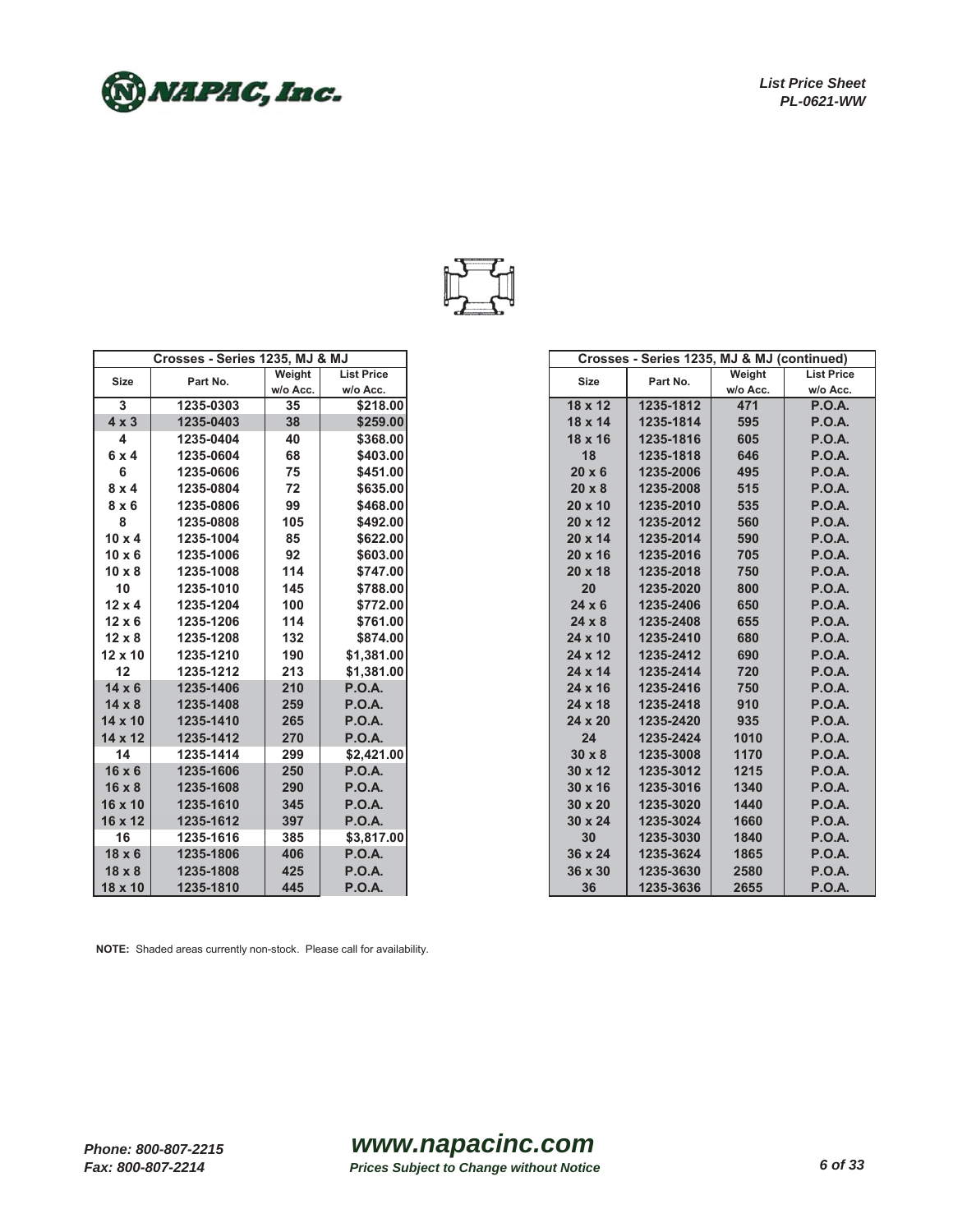) NAPAC, Inc.



| Weight<br><b>Size</b><br>Weight<br><b>List Price</b><br>Part No.<br>Part No.<br><b>Size</b><br>w/o Acc.<br>w/o Acc.<br>w/o Acc.<br>3<br>\$226.00<br>3<br>1230-0303<br>34<br>1255-0303<br>14<br>$\overline{\mathbf{4}}$<br>4<br>1230-0404<br>51<br>\$282.00<br>1255-0404<br>23<br>6<br>73<br>\$290.00<br>30<br>1230-0604<br>1255-0606<br>6x4<br>8<br>6<br>81<br>\$422.00<br>1230-0606<br>1255-0808<br>50<br>106<br>\$582.00<br>10<br>62<br>$8 \times 4$<br>1230-0804<br>1255-1010<br>114<br>\$489.00<br>12<br>98<br>$8 \times 6$<br>1230-0806<br>1255-1212<br>8<br>1230-0808<br>128<br>\$615.00<br>14<br>1255-1414<br>145<br>\$980.00<br>$10 \times 4$<br>1230-1004<br>151<br>16<br>1255-1616<br>179<br>158<br>\$1,030.00<br>18<br>$10 \times 6$<br>1230-1006<br>1255-1818<br>200<br>172<br>20<br>$10 \times 8$<br>1230-1008<br>\$1,121.00<br>1255-2020<br>242<br>10<br>212<br>\$1,368.00<br>24<br>1230-1010<br>1255-2424<br>312<br>$12 \times 4$<br>1230-1204<br>212<br>\$1,398.00<br>30<br>1255-3030<br>544<br>$12 \times 6$<br>1230-1206<br>220<br>\$1,453.00<br>36<br>1255-3636<br>798<br>238<br>$12 \times 8$<br>1230-1208<br>\$1,560.00<br>42<br>1255-4242<br>1214<br>48<br>1230-1210<br>278<br>\$1,832.00<br>1255-4848<br>1600<br>$12 \times 10$<br>12<br>298<br>1230-1212<br>\$1,628.00<br>14 X 12<br><b>P.O.A.</b><br>1230-1412<br>440<br>14<br>474<br><b>P.O.A.</b><br>1230-1414<br>16 X 6<br><b>P.O.A.</b><br>1230-1606<br>470<br>Tapped Tee 2" NPT - Series 1238, MJ x MJ<br>16 X 8<br><b>P.O.A.</b><br>1230-1608<br>480<br><b>P.O.A.</b><br>16 x 12<br>1230-1612<br>525<br><b>Size</b><br>Weight<br>Part No.<br>16<br><b>P.O.A.</b><br>1230-1616<br>575<br>w/o Acc.<br>3<br>1238-0303<br>18<br><b>P.O.A.</b><br>12<br>1230-1818<br>808<br>4<br>20<br>985<br><b>P.O.A.</b><br>18<br>1230-2020<br>1238-0404<br><b>P.O.A.</b><br>24<br>6<br>26<br>1230-2424<br>1269<br>1238-0606<br>8<br>30<br><b>P.O.A.</b><br>1230-3030<br>1269<br>34<br>1238-0808<br>36<br><b>P.O.A.</b><br>10<br>1230-3636<br>2280<br>1238-1010<br>44<br><b>P.O.A.</b><br>12<br>42<br>1230-4242<br>4438<br>1238-1212<br>54 | MJ 45° Lateral (Wye) - Series 1230, All MJ |           |      |               |    | Adapter - Series 1255, MJ x Flange |     |                  |
|---------------------------------------------------------------------------------------------------------------------------------------------------------------------------------------------------------------------------------------------------------------------------------------------------------------------------------------------------------------------------------------------------------------------------------------------------------------------------------------------------------------------------------------------------------------------------------------------------------------------------------------------------------------------------------------------------------------------------------------------------------------------------------------------------------------------------------------------------------------------------------------------------------------------------------------------------------------------------------------------------------------------------------------------------------------------------------------------------------------------------------------------------------------------------------------------------------------------------------------------------------------------------------------------------------------------------------------------------------------------------------------------------------------------------------------------------------------------------------------------------------------------------------------------------------------------------------------------------------------------------------------------------------------------------------------------------------------------------------------------------------------------------------------------------------------------------------------------------------------------------------------------------------------------------------------------------------------------------------------------------------------------------------------------------------------------------------------------------------|--------------------------------------------|-----------|------|---------------|----|------------------------------------|-----|------------------|
|                                                                                                                                                                                                                                                                                                                                                                                                                                                                                                                                                                                                                                                                                                                                                                                                                                                                                                                                                                                                                                                                                                                                                                                                                                                                                                                                                                                                                                                                                                                                                                                                                                                                                                                                                                                                                                                                                                                                                                                                                                                                                                         |                                            |           |      |               |    |                                    |     | <b>List Pric</b> |
|                                                                                                                                                                                                                                                                                                                                                                                                                                                                                                                                                                                                                                                                                                                                                                                                                                                                                                                                                                                                                                                                                                                                                                                                                                                                                                                                                                                                                                                                                                                                                                                                                                                                                                                                                                                                                                                                                                                                                                                                                                                                                                         |                                            |           |      |               |    |                                    |     | w/o Acc          |
|                                                                                                                                                                                                                                                                                                                                                                                                                                                                                                                                                                                                                                                                                                                                                                                                                                                                                                                                                                                                                                                                                                                                                                                                                                                                                                                                                                                                                                                                                                                                                                                                                                                                                                                                                                                                                                                                                                                                                                                                                                                                                                         |                                            |           |      |               |    |                                    |     | \$11             |
|                                                                                                                                                                                                                                                                                                                                                                                                                                                                                                                                                                                                                                                                                                                                                                                                                                                                                                                                                                                                                                                                                                                                                                                                                                                                                                                                                                                                                                                                                                                                                                                                                                                                                                                                                                                                                                                                                                                                                                                                                                                                                                         |                                            |           |      |               |    |                                    |     | \$12             |
|                                                                                                                                                                                                                                                                                                                                                                                                                                                                                                                                                                                                                                                                                                                                                                                                                                                                                                                                                                                                                                                                                                                                                                                                                                                                                                                                                                                                                                                                                                                                                                                                                                                                                                                                                                                                                                                                                                                                                                                                                                                                                                         |                                            |           |      |               |    |                                    |     | \$17             |
|                                                                                                                                                                                                                                                                                                                                                                                                                                                                                                                                                                                                                                                                                                                                                                                                                                                                                                                                                                                                                                                                                                                                                                                                                                                                                                                                                                                                                                                                                                                                                                                                                                                                                                                                                                                                                                                                                                                                                                                                                                                                                                         |                                            |           |      |               |    |                                    |     | \$26             |
|                                                                                                                                                                                                                                                                                                                                                                                                                                                                                                                                                                                                                                                                                                                                                                                                                                                                                                                                                                                                                                                                                                                                                                                                                                                                                                                                                                                                                                                                                                                                                                                                                                                                                                                                                                                                                                                                                                                                                                                                                                                                                                         |                                            |           |      |               |    |                                    |     | \$45             |
|                                                                                                                                                                                                                                                                                                                                                                                                                                                                                                                                                                                                                                                                                                                                                                                                                                                                                                                                                                                                                                                                                                                                                                                                                                                                                                                                                                                                                                                                                                                                                                                                                                                                                                                                                                                                                                                                                                                                                                                                                                                                                                         |                                            |           |      |               |    |                                    |     | \$57             |
|                                                                                                                                                                                                                                                                                                                                                                                                                                                                                                                                                                                                                                                                                                                                                                                                                                                                                                                                                                                                                                                                                                                                                                                                                                                                                                                                                                                                                                                                                                                                                                                                                                                                                                                                                                                                                                                                                                                                                                                                                                                                                                         |                                            |           |      |               |    |                                    |     | \$91             |
|                                                                                                                                                                                                                                                                                                                                                                                                                                                                                                                                                                                                                                                                                                                                                                                                                                                                                                                                                                                                                                                                                                                                                                                                                                                                                                                                                                                                                                                                                                                                                                                                                                                                                                                                                                                                                                                                                                                                                                                                                                                                                                         |                                            |           |      |               |    |                                    |     | \$1,04           |
|                                                                                                                                                                                                                                                                                                                                                                                                                                                                                                                                                                                                                                                                                                                                                                                                                                                                                                                                                                                                                                                                                                                                                                                                                                                                                                                                                                                                                                                                                                                                                                                                                                                                                                                                                                                                                                                                                                                                                                                                                                                                                                         |                                            |           |      |               |    |                                    |     | \$1,65           |
|                                                                                                                                                                                                                                                                                                                                                                                                                                                                                                                                                                                                                                                                                                                                                                                                                                                                                                                                                                                                                                                                                                                                                                                                                                                                                                                                                                                                                                                                                                                                                                                                                                                                                                                                                                                                                                                                                                                                                                                                                                                                                                         |                                            |           |      |               |    |                                    |     | \$1,96           |
|                                                                                                                                                                                                                                                                                                                                                                                                                                                                                                                                                                                                                                                                                                                                                                                                                                                                                                                                                                                                                                                                                                                                                                                                                                                                                                                                                                                                                                                                                                                                                                                                                                                                                                                                                                                                                                                                                                                                                                                                                                                                                                         |                                            |           |      |               |    |                                    |     | \$2,41           |
|                                                                                                                                                                                                                                                                                                                                                                                                                                                                                                                                                                                                                                                                                                                                                                                                                                                                                                                                                                                                                                                                                                                                                                                                                                                                                                                                                                                                                                                                                                                                                                                                                                                                                                                                                                                                                                                                                                                                                                                                                                                                                                         |                                            |           |      |               |    |                                    |     | <b>P.O.A.</b>    |
|                                                                                                                                                                                                                                                                                                                                                                                                                                                                                                                                                                                                                                                                                                                                                                                                                                                                                                                                                                                                                                                                                                                                                                                                                                                                                                                                                                                                                                                                                                                                                                                                                                                                                                                                                                                                                                                                                                                                                                                                                                                                                                         |                                            |           |      |               |    |                                    |     | <b>P.O.A.</b>    |
|                                                                                                                                                                                                                                                                                                                                                                                                                                                                                                                                                                                                                                                                                                                                                                                                                                                                                                                                                                                                                                                                                                                                                                                                                                                                                                                                                                                                                                                                                                                                                                                                                                                                                                                                                                                                                                                                                                                                                                                                                                                                                                         |                                            |           |      |               |    |                                    |     | <b>P.O.A.</b>    |
|                                                                                                                                                                                                                                                                                                                                                                                                                                                                                                                                                                                                                                                                                                                                                                                                                                                                                                                                                                                                                                                                                                                                                                                                                                                                                                                                                                                                                                                                                                                                                                                                                                                                                                                                                                                                                                                                                                                                                                                                                                                                                                         |                                            |           |      |               |    |                                    |     | <b>P.O.A.</b>    |
|                                                                                                                                                                                                                                                                                                                                                                                                                                                                                                                                                                                                                                                                                                                                                                                                                                                                                                                                                                                                                                                                                                                                                                                                                                                                                                                                                                                                                                                                                                                                                                                                                                                                                                                                                                                                                                                                                                                                                                                                                                                                                                         |                                            |           |      |               |    |                                    |     |                  |
|                                                                                                                                                                                                                                                                                                                                                                                                                                                                                                                                                                                                                                                                                                                                                                                                                                                                                                                                                                                                                                                                                                                                                                                                                                                                                                                                                                                                                                                                                                                                                                                                                                                                                                                                                                                                                                                                                                                                                                                                                                                                                                         |                                            |           |      |               |    |                                    |     |                  |
|                                                                                                                                                                                                                                                                                                                                                                                                                                                                                                                                                                                                                                                                                                                                                                                                                                                                                                                                                                                                                                                                                                                                                                                                                                                                                                                                                                                                                                                                                                                                                                                                                                                                                                                                                                                                                                                                                                                                                                                                                                                                                                         |                                            |           |      |               |    |                                    |     |                  |
|                                                                                                                                                                                                                                                                                                                                                                                                                                                                                                                                                                                                                                                                                                                                                                                                                                                                                                                                                                                                                                                                                                                                                                                                                                                                                                                                                                                                                                                                                                                                                                                                                                                                                                                                                                                                                                                                                                                                                                                                                                                                                                         |                                            |           |      |               |    |                                    |     |                  |
|                                                                                                                                                                                                                                                                                                                                                                                                                                                                                                                                                                                                                                                                                                                                                                                                                                                                                                                                                                                                                                                                                                                                                                                                                                                                                                                                                                                                                                                                                                                                                                                                                                                                                                                                                                                                                                                                                                                                                                                                                                                                                                         |                                            |           |      |               |    |                                    |     |                  |
|                                                                                                                                                                                                                                                                                                                                                                                                                                                                                                                                                                                                                                                                                                                                                                                                                                                                                                                                                                                                                                                                                                                                                                                                                                                                                                                                                                                                                                                                                                                                                                                                                                                                                                                                                                                                                                                                                                                                                                                                                                                                                                         |                                            |           |      |               |    |                                    |     | <b>List Pric</b> |
|                                                                                                                                                                                                                                                                                                                                                                                                                                                                                                                                                                                                                                                                                                                                                                                                                                                                                                                                                                                                                                                                                                                                                                                                                                                                                                                                                                                                                                                                                                                                                                                                                                                                                                                                                                                                                                                                                                                                                                                                                                                                                                         |                                            |           |      |               |    |                                    |     | w/o Acc          |
|                                                                                                                                                                                                                                                                                                                                                                                                                                                                                                                                                                                                                                                                                                                                                                                                                                                                                                                                                                                                                                                                                                                                                                                                                                                                                                                                                                                                                                                                                                                                                                                                                                                                                                                                                                                                                                                                                                                                                                                                                                                                                                         |                                            |           |      |               |    |                                    |     | \$19             |
|                                                                                                                                                                                                                                                                                                                                                                                                                                                                                                                                                                                                                                                                                                                                                                                                                                                                                                                                                                                                                                                                                                                                                                                                                                                                                                                                                                                                                                                                                                                                                                                                                                                                                                                                                                                                                                                                                                                                                                                                                                                                                                         |                                            |           |      |               |    |                                    |     | \$22             |
|                                                                                                                                                                                                                                                                                                                                                                                                                                                                                                                                                                                                                                                                                                                                                                                                                                                                                                                                                                                                                                                                                                                                                                                                                                                                                                                                                                                                                                                                                                                                                                                                                                                                                                                                                                                                                                                                                                                                                                                                                                                                                                         |                                            |           |      |               |    |                                    |     | \$26             |
|                                                                                                                                                                                                                                                                                                                                                                                                                                                                                                                                                                                                                                                                                                                                                                                                                                                                                                                                                                                                                                                                                                                                                                                                                                                                                                                                                                                                                                                                                                                                                                                                                                                                                                                                                                                                                                                                                                                                                                                                                                                                                                         |                                            |           |      |               |    |                                    |     | \$43             |
|                                                                                                                                                                                                                                                                                                                                                                                                                                                                                                                                                                                                                                                                                                                                                                                                                                                                                                                                                                                                                                                                                                                                                                                                                                                                                                                                                                                                                                                                                                                                                                                                                                                                                                                                                                                                                                                                                                                                                                                                                                                                                                         |                                            |           |      |               |    |                                    |     | \$92             |
|                                                                                                                                                                                                                                                                                                                                                                                                                                                                                                                                                                                                                                                                                                                                                                                                                                                                                                                                                                                                                                                                                                                                                                                                                                                                                                                                                                                                                                                                                                                                                                                                                                                                                                                                                                                                                                                                                                                                                                                                                                                                                                         |                                            |           |      |               |    |                                    |     | \$1,16           |
|                                                                                                                                                                                                                                                                                                                                                                                                                                                                                                                                                                                                                                                                                                                                                                                                                                                                                                                                                                                                                                                                                                                                                                                                                                                                                                                                                                                                                                                                                                                                                                                                                                                                                                                                                                                                                                                                                                                                                                                                                                                                                                         | 48                                         | 1230-4848 | 5907 | <b>P.O.A.</b> | 16 | 1238-1616                          | 164 | \$1,25           |

**\*\*\* FULL BODY ONLY 18" AND HIGHER \*\*\***



|               | MJ 45° Lateral (Wye) - Series 1230, All MJ |          |                   |             |           | Adapter - Series 1255, MJ x Flange |                   |
|---------------|--------------------------------------------|----------|-------------------|-------------|-----------|------------------------------------|-------------------|
| Size          | Part No.                                   | Weight   | <b>List Price</b> | <b>Size</b> | Part No.  | Weight                             | <b>List Price</b> |
|               |                                            | w/o Acc. | w/o Acc.          |             |           | w/o Acc.                           | w/o Acc.          |
| 3             | 1230-0303                                  | 34       | \$226.00          | 3           | 1255-0303 | 14                                 |                   |
| 4             | 1230-0404                                  | 51       | \$282.00          | 4           | 1255-0404 | 23                                 |                   |
| 6x4           | 1230-0604                                  | 73       | \$290.00          | 6           | 1255-0606 | 30                                 |                   |
| 6             | 1230-0606                                  | 81       | \$422.00          | 8           | 1255-0808 | 50                                 |                   |
| $8 \times 4$  | 1230-0804                                  | 106      | \$582.00          | 10          | 1255-1010 | 62                                 |                   |
| 8x6           | 1230-0806                                  | 114      | \$489.00          | 12          | 1255-1212 | 98                                 |                   |
| 8             | 1230-0808                                  | 128      | \$615.00          | 14          | 1255-1414 | 145                                |                   |
| $10 \times 4$ | 1230-1004                                  | 151      | \$980.00          | 16          | 1255-1616 | 179                                | \$1,046.00        |
| 10 x 6        | 1230-1006                                  | 158      | \$1,030.00        | 18          | 1255-1818 | 200                                | \$1,650.00        |
| $10 \times 8$ | 1230-1008                                  | 172      | \$1,121.00        | 20          | 1255-2020 | 242                                | \$1,965.00        |
| 10            | 1230-1010                                  | 212      | \$1,368.00        | 24          | 1255-2424 | 312                                | \$2,417.00        |
| $12 \times 4$ | 1230-1204                                  | 212      | \$1,398.00        | 30          | 1255-3030 | 544                                | <b>P.O.A.</b>     |
| 12 x 6        | 1230-1206                                  | 220      | \$1,453.00        | 36          | 1255-3636 | 798                                | <b>P.O.A.</b>     |
| 12 x 8        | 1230-1208                                  | 238      | \$1,560.00        | 42          | 1255-4242 | 1214                               | <b>P.O.A.</b>     |
| $2 \times 10$ | 1230-1210                                  | 278      | \$1,832.00        | 48          | 1255-4848 | 1600                               | <b>P.O.A.</b>     |
|               |                                            |          |                   |             |           |                                    |                   |

| 14            | 1230-1414 | 474  | P.O.A.        |                   |                                          |          |                   |
|---------------|-----------|------|---------------|-------------------|------------------------------------------|----------|-------------------|
| 16X6          | 1230-1606 | 470  | P.O.A.        |                   |                                          |          |                   |
| $16 \times 8$ | 1230-1608 | 480  | P.O.A.        |                   | Tapped Tee 2" NPT - Series 1238, MJ x MJ |          |                   |
| 16 x 12       | 1230-1612 | 525  | P.O.A.        | <b>Size</b>       | Part No.                                 | Weight   | <b>List Price</b> |
| 16            | 1230-1616 | 575  | P.O.A.        |                   |                                          | w/o Acc. | w/o Acc.          |
| 18            | 1230-1818 | 808  | P.O.A.        | 3                 | 1238-0303                                | 12       | \$199.00          |
| 20            | 1230-2020 | 985  | P.O.A.        | 4                 | 1238-0404                                | 18       | \$223.00          |
| 24            | 1230-2424 | 1269 | P.O.A.        | 6                 | 1238-0606                                | 26       | \$260.00          |
| 30            | 1230-3030 | 1269 | P.O.A.        | 8                 | 1238-0808                                | 34       | \$432.00          |
| 36            | 1230-3636 | 2280 | P.O.A.        | 10                | 1238-1010                                | 44       | \$927.00          |
| 42            | 1230-4242 | 4438 | P.O.A.        | $12 \overline{ }$ | 1238-1212                                | 54       | \$1,163.00        |
| 48            | 1230-4848 | 5907 | <b>P.O.A.</b> | 16                | 1238-1616                                | 164      | \$1,256.00        |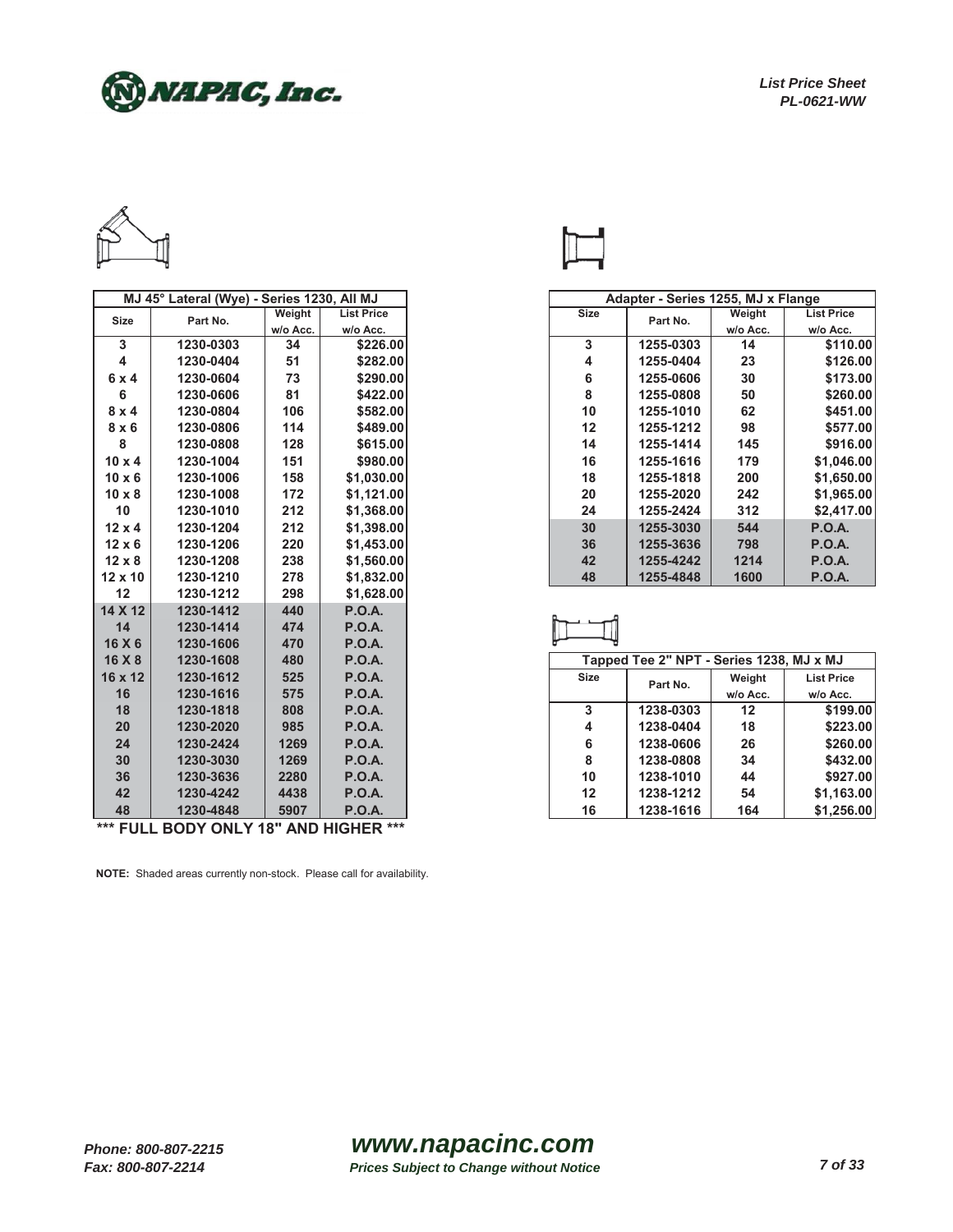

|                           | MJ Reducer - Series 1250, MJ x MJ |                    |                               |                           | <b>MJ Small End Bell Reducer Series 1251,</b>                         |                |                                |
|---------------------------|-----------------------------------|--------------------|-------------------------------|---------------------------|-----------------------------------------------------------------------|----------------|--------------------------------|
| Size                      | Part No.                          | Weight<br>w/o Acc. | <b>List Price</b><br>w/o Acc. | Size                      | Part No.                                                              | Weight         | <b>List Pric</b><br>w/o Acc    |
| $3 \times 2$              | 1250-0302                         | 16                 | \$139.00                      | $3 \times 2$              | 1251-0302                                                             | w/o Acc.<br>15 | <b>P.O.A.</b>                  |
| $4 \times 2$              | 1250-0402                         | 16                 | \$150.00                      | $4 \times 2$              | 1251-0402                                                             | 15             | \$25                           |
| $4 \times 3$              | 1250-0403                         | 22                 | \$114.00                      | $4 \times 3$              | 1251-0403                                                             | 22             | \$10                           |
| 6x2                       | 1250-0602                         | 22                 | \$206.00                      | $6 \times 3$              | 1251-0603                                                             | 24             | \$17                           |
| $6 \times 3$              | 1250-0603                         | 22                 | \$149.00                      | 6x4                       | 1251-0604                                                             | 25             | \$13                           |
| 6x4                       | 1250-0604                         | 24                 | \$126.00                      | $8 \times 4$              | 1251-0804                                                             | 30             | \$21                           |
| $8 \times 4$              | 1250-0804                         | 32                 | \$171.00                      | $8 \times 6$              | 1251-0806                                                             | 35             | \$19                           |
| $8 \times 6$              | 1250-0806                         | 36                 | \$183.00                      | $10 \times 4$             | 1251-1004                                                             | 43             | \$29                           |
| $10 \times 4$             | 1250-1004                         | 46                 | \$277.00                      | $10 \times 6$             | 1251-1006                                                             | 46             | \$30                           |
| $10 \times 6$             | 1250-1006                         | 47                 | \$234.00                      | $10 \times 8$             | 1251-1008                                                             | 42             | \$32                           |
| $10 \times 8$             | 1250-1008                         | 50                 | \$258.00                      | $12 \times 4$             | 1251-1204                                                             | 60             | \$41                           |
| $12 \times 4$             | 1250-1204                         | 58                 | \$352.00                      | $12 \times 6$             | 1251-1206                                                             | 58             | \$43                           |
| $12 \times 6$             | 1250-1206                         | 58                 | \$309.00                      | $12 \times 8$             | 1251-1208                                                             | 54             | \$33                           |
| $12 \times 8$             | 1250-1208                         | 57                 | \$315.00                      | 12 x 10                   | 1251-1210                                                             | 59             | \$40                           |
| 12 x 10                   | 1250-1210                         | 61                 | \$350.00                      | $14 \times 6$             | 1251-1406                                                             | 100            | <b>P.O.A.</b>                  |
| $14 \times 6$             | 1250-1406                         | 100                | \$731.00                      | $14 \times 8$             | 1251-1408                                                             | 98             | <b>P.O.A.</b>                  |
| $14 \times 8$             | 1250-1408                         | 100                | \$731.00                      | 14 x 10                   | 1251-1410                                                             | 94             | <b>P.O.A.</b>                  |
|                           | 1250-1410                         | 100                | \$550.00                      |                           | 1251-1412                                                             | 90             | <b>P.O.A.</b>                  |
| 14 x 10                   |                                   | 100                | \$550.00                      | 14 x 12                   | 1251-1606                                                             |                | <b>P.O.A.</b>                  |
| 14 x 12<br>$16 \times 6$  | 1250-1412                         |                    | \$800.00                      | $16 \times 6$             |                                                                       | 125<br>121     | <b>P.O.A.</b>                  |
|                           | 1250-1606                         | 124                | \$768.00                      | $16 \times 8$<br>16 x 10  | 1251-1608                                                             |                | <b>P.O.A.</b>                  |
| $16 \times 8$<br>16 x 10  | 1250-1608<br>1250-1610            | 124                |                               | 16 x 12                   | 1251-1610                                                             | 105            | <b>P.O.A.</b>                  |
|                           |                                   | 124<br>112         | \$740.00                      |                           | 1251-1612                                                             | 109<br>125     |                                |
| 16 x 12<br>16 x 14        | 1250-1612<br>1250-1614            | 140                | \$714.00<br>\$906.00          | 16 x 14                   | 1251-1614<br>1251-1808                                                | 170            | <b>P.O.A.</b>                  |
|                           |                                   |                    |                               | $18 \times 8$             |                                                                       |                | <b>P.O.A.</b><br><b>P.O.A.</b> |
| $18 \times 8$             | 1250-1808                         | 190                | \$1,195.00                    | 18 x 10                   | 1251-1810                                                             | 165            |                                |
| 18 x 10                   | 1250-1810                         | 195<br>180         | \$1,128.00                    | 18 x 12                   | 1251-1812                                                             | 150            | <b>P.O.A.</b><br><b>P.O.A.</b> |
| 18 x 12                   | 1250-1812                         |                    | \$1,099.00                    | 18 x 14                   | 1251-1814                                                             | 175            |                                |
| 18 x 14                   | 1250-1814                         | 190                | \$1,494.00                    | 18 x 16                   | 1251-1816                                                             | 170            | <b>P.O.A.</b>                  |
| 18 x 16                   | 1250-1816                         | 195                | \$1,165.00                    | 20 x 10                   | 1251-2010                                                             | 200            | <b>P.O.A.</b>                  |
| 20 x 10                   | 1250-2010                         | 220                | \$1,584.00                    | 20 x 12                   | 1251-2012                                                             | 170            | <b>P.O.A.</b>                  |
| 20 x 12                   | 1250-2012                         | 205                | \$1,222.00                    | 20 x 14                   | 1251-2014                                                             | 190            | <b>P.O.A.</b>                  |
| 20 x 14                   | 1250-2014                         | 200                | \$1,216.00                    | 20 x 16                   | 1251-2016                                                             | 185            | <b>P.O.A.</b>                  |
| 20 x 16                   | 1250-2016                         | 200                | \$1,128.00                    | 20 x 18                   | 1251-2018                                                             | 200            | <b>P.O.A.</b>                  |
| 20 x 18                   | 1250-2018<br>1250-2412            | 225                | \$1,520.00<br>\$1,869.00      | 24 x 12                   | 1251-2412<br>1251-2414                                                | 275            | <b>P.O.A.</b>                  |
| 24 x 12                   | 1250-2414                         | 305                | \$4,181.00                    | 24 x 14<br>$24 \times 16$ | 1251-2416                                                             | 310            | <b>P.O.A.</b>                  |
| 24 x 14<br>24 x 16        | 1250-2416                         | 310<br>320         | \$1,940.00                    | 24 x 18                   | 1251-2418                                                             | 285<br>300     | <b>P.O.A.</b><br><b>P.O.A.</b> |
| 24 x 18                   | 1250-2418                         | 305                | \$1,855.00                    |                           | 1251-2420                                                             |                | <b>P.O.A.</b>                  |
| 24 x 20                   | 1250-2420                         | 300                | \$2,299.00                    | 24 x 20<br>30 x 16        | 1251-3016                                                             | 270<br>565     | <b>P.O.A.</b>                  |
|                           |                                   |                    |                               |                           | 1251-3018                                                             |                |                                |
| $30 \times 18$<br>30 x 20 | 1250-3018                         | 658                | <b>P.O.A.</b>                 | 30 x 18                   |                                                                       | 590            | <b>P.O.A.</b>                  |
|                           | 1250-3020                         | 628                | <b>P.O.A.</b>                 | $30 \times 20$            | 1251-3020                                                             | 560            | <b>P.O.A.</b>                  |
| 30 x 24                   | 1250-3024<br>1250-3620            | 478                | <b>P.O.A.</b>                 | 30 x 24                   | 1251-3024                                                             | 495            | <b>P.O.A.</b>                  |
| 36 x 20                   |                                   | 975                | <b>P.O.A.</b>                 | 36 x 20                   | 1251-3620<br>1251-3624                                                | 874            | <b>P.O.A.</b>                  |
| 36 x 24                   | 1250-3624                         | 770                | <b>P.O.A.</b>                 | 36 x 24                   |                                                                       | 746            | <b>P.O.A.</b>                  |
| 42 x 24                   | 1250-4224                         | 1356               | <b>P.O.A.</b>                 | 36 x 30                   | 1251-3630                                                             | 725            | <b>P.O.A.</b>                  |
| 42 x 30<br>42 x 36        | 1250-4230                         | 1083               | <b>P.O.A.</b>                 |                           |                                                                       |                |                                |
| 48 x 24                   | 1250-4236<br>1250-4824            | 1114               | <b>P.O.A.</b>                 |                           | NOTE: Shaded areas currently non-stock. Please call for availability. |                |                                |
|                           |                                   | 1700               | <b>P.O.A.</b>                 |                           |                                                                       |                |                                |
| 48 x 30                   | 1250-4830                         | 1779               | <b>P.O.A.</b>                 |                           |                                                                       |                |                                |
| 48 x 36                   | 1250-4836                         | 1641               | <b>P.O.A.</b>                 |                           |                                                                       |                |                                |

|               | MJ Reducer - Series 1250, MJ x MJ |                    | MJ Small End Bell Reducer Series 1251, |                |           |                    |                                |
|---------------|-----------------------------------|--------------------|----------------------------------------|----------------|-----------|--------------------|--------------------------------|
| <b>Size</b>   | Part No.                          | Weight<br>w/o Acc. | <b>List Price</b><br>w/o Acc.          | <b>Size</b>    | Part No.  | Weight<br>w/o Acc. | <b>List Price</b><br>w/o Acc.  |
| $3 \times 2$  | 1250-0302                         | 16                 | \$139.00                               | $3 \times 2$   | 1251-0302 | 15                 | <b>P.O.A.</b>                  |
| $4 \times 2$  | 1250-0402                         | 16                 | \$150.00                               | $4 \times 2$   | 1251-0402 | 15                 | \$256.00                       |
| $4 \times 3$  | 1250-0403                         | 22                 | \$114.00                               | $4 \times 3$   | 1251-0403 | 22                 | \$104.00                       |
| 6x2           | 1250-0602                         | 22                 | \$206.00                               | 6 x 3          | 1251-0603 | 24                 | \$179.00                       |
| 6x3           | 1250-0603                         | 22                 | \$149.00                               | 6x4            | 1251-0604 | 25                 | \$130.00                       |
| 6x4           | 1250-0604                         | 24                 | \$126.00                               | $8 \times 4$   | 1251-0804 | 30                 | \$217.00                       |
| $8 \times 4$  | 1250-0804                         | 32                 | \$171.00                               | $8 \times 6$   | 1251-0806 | 35                 | \$197.00                       |
| $8 \times 6$  | 1250-0806                         | 36                 | \$183.00                               | $10 \times 4$  | 1251-1004 | 43                 | \$290.00                       |
| 10 x 4        | 1250-1004                         | 46                 | \$277.00                               | $10 \times 6$  | 1251-1006 | 46                 | \$303.00                       |
| 10 x 6        | 1250-1006                         | 47                 | \$234.00                               | $10 \times 8$  | 1251-1008 | 42                 | \$324.00                       |
|               |                                   | 50                 | \$258.00                               |                |           | 60                 | \$414.00                       |
| 10 x 8        | 1250-1008                         |                    |                                        | $12 \times 4$  | 1251-1204 |                    |                                |
| 12 x 4        | 1250-1204                         | 58                 | \$352.00                               | $12 \times 6$  | 1251-1206 | 58                 | \$432.00                       |
| 12 x 6        | 1250-1206                         | 58                 | \$309.00                               | $12 \times 8$  | 1251-1208 | 54                 | \$339.00                       |
| $12 \times 8$ | 1250-1208                         | 57                 | \$315.00                               | 12 x 10        | 1251-1210 | 59                 | \$409.00                       |
| 2 x 10        | 1250-1210                         | 61                 | \$350.00                               | $14 \times 6$  | 1251-1406 | 100                | <b>P.O.A.</b>                  |
| 14 x 6        | 1250-1406                         | 100                | \$731.00                               | $14 \times 8$  | 1251-1408 | 98                 | <b>P.O.A.</b>                  |
| 14 x 8        | 1250-1408                         | 100                | \$731.00                               | 14 x 10        | 1251-1410 | 94                 | <b>P.O.A.</b>                  |
| 4 x 10        | 1250-1410                         | 100                | \$550.00                               | 14 x 12        | 1251-1412 | 90                 | <b>P.O.A.</b>                  |
| 4 x 12        | 1250-1412                         | 100                | \$550.00                               | $16 \times 6$  | 1251-1606 | 125                | <b>P.O.A.</b>                  |
| 16 x 6        | 1250-1606                         | 124                | \$800.00                               | 16 x 8         | 1251-1608 | 121                | <b>P.O.A.</b>                  |
| 16 x 8        | 1250-1608                         | 124                | \$768.00                               | 16 x 10        | 1251-1610 | 105                | <b>P.O.A.</b>                  |
| 6 x 10        | 1250-1610                         | 124                | \$740.00                               | 16 x 12        | 1251-1612 | 109                | <b>P.O.A.</b>                  |
| 6 x 12        | 1250-1612                         | 112                | \$714.00                               | 16 x 14        | 1251-1614 | 125                | <b>P.O.A.</b>                  |
| 6 x 14        | 1250-1614                         | 140                | \$906.00                               | $18 \times 8$  | 1251-1808 | 170                | <b>P.O.A.</b>                  |
| 18 x 8        | 1250-1808                         | 190                | \$1,195.00                             | 18 x 10        | 1251-1810 | 165                | <b>P.O.A.</b>                  |
| 8 x 10        | 1250-1810                         | 195                | \$1,128.00                             | 18 x 12        | 1251-1812 | 150                | <b>P.O.A.</b>                  |
| 8 x 12        | 1250-1812                         | 180                | \$1,099.00                             | 18 x 14        | 1251-1814 | 175                | <b>P.O.A.</b>                  |
| 8 x 14        | 1250-1814                         | 190                | \$1,494.00                             | 18 x 16        | 1251-1816 | 170                | <b>P.O.A.</b>                  |
| 8 x 16        | 1250-1816                         | 195                | \$1,165.00                             | 20 x 10        | 1251-2010 | 200                | <b>P.O.A.</b>                  |
| 20 x 10       | 1250-2010                         | 220                | \$1,584.00                             | 20 x 12        | 1251-2012 | 170                | <b>P.O.A.</b>                  |
| 20 x 12       | 1250-2012                         | 205                | \$1,222.00                             | 20 x 14        | 1251-2014 | 190                | <b>P.O.A.</b>                  |
| 20 x 14       | 1250-2014                         | 200                | \$1,216.00                             | 20 x 16        | 1251-2016 | 185                | <b>P.O.A.</b>                  |
| 20 x 16       | 1250-2016                         | 200                | \$1,128.00                             | 20 x 18        | 1251-2018 | 200                | <b>P.O.A.</b>                  |
| 20 x 18       | 1250-2018                         | 225                | \$1,520.00                             | 24 x 12        | 1251-2412 | 275                | <b>P.O.A.</b>                  |
| 24 x 12       | 1250-2412                         | 305                | \$1,869.00                             | 24 x 14        | 1251-2414 | 310                | <b>P.O.A.</b>                  |
| 24 x 14       | 1250-2414                         | 310                | \$4,181.00                             | 24 x 16        | 1251-2416 | 285                | <b>P.O.A.</b>                  |
| 24 x 16       | 1250-2416                         | 320                | \$1,940.00                             | 24 x 18        | 1251-2418 | 300                | <b>P.O.A.</b>                  |
| 24 x 18       | 1250-2418                         | 305                | \$1,855.00                             | 24 x 20        | 1251-2420 | 270                | <b>P.O.A.</b>                  |
| 24 x 20       | 1250-2420                         | 300                | \$2,299.00                             | 30 x 16        | 1251-3016 | 565                | <b>P.O.A.</b>                  |
| 30 x 18       | 1250-3018                         | 658                | <b>P.O.A.</b>                          | $30 \times 18$ | 1251-3018 | 590                | <b>P.O.A.</b>                  |
| 30 x 20       | 1250-3020                         | 628                | <b>P.O.A.</b>                          | 30 x 20        | 1251-3020 | 560                | <b>P.O.A.</b>                  |
| 30 x 24       | 1250-3024                         | 478                | <b>P.O.A.</b>                          | 30 x 24        | 1251-3024 | 495                | <b>P.O.A.</b>                  |
|               |                                   |                    |                                        |                |           |                    |                                |
| 36 x 20       | 1250-3620                         | 975                | <b>P.O.A.</b>                          | 36 x 20        | 1251-3620 | 874                | <b>P.O.A.</b><br><b>P.O.A.</b> |
| 36 x 24       | 1250-3624                         | 770                | <b>P.O.A.</b>                          | 36 x 24        | 1251-3624 | 746                |                                |
| <b>2 x 24</b> | 1250-4224                         | 1356               | <b>P.O.A.</b>                          | 36 x 30        | 1251-3630 | 725                | <b>P.O.A.</b>                  |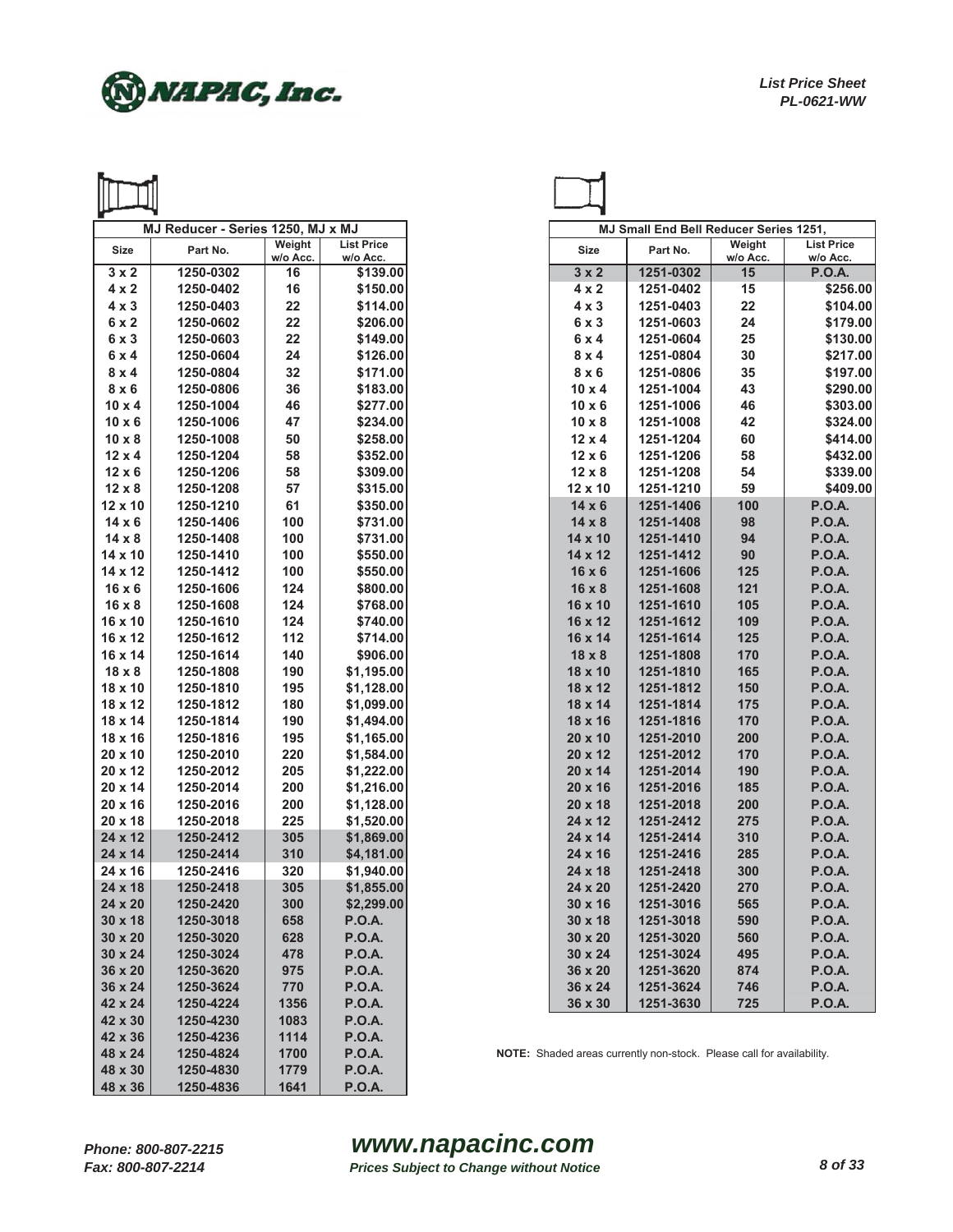

|                | <b>MJ Large Bell Reducer Series 1252</b> |          |                   |                | PE x PE Reducer Series 1257, PE x PE |        |
|----------------|------------------------------------------|----------|-------------------|----------------|--------------------------------------|--------|
| <b>Size</b>    | Part No.                                 | Weight   | <b>List Price</b> | Size           | Part No.                             | Weight |
|                |                                          | w/o Acc. | w/o Acc.          |                |                                      |        |
| $3 \times 2$   | 1252-0302                                | 18       | <b>P.O.A.</b>     | $4 \times 3$   | 1257-0403                            | 14     |
| $4 \times 2$   | 1252-0402                                | 18       | <b>P.O.A.</b>     | 6x3            | 1257-0603                            | 19     |
| $4 \times 3$   | 1252-0403                                | 18       | \$120.00          | 6x4            | 1257-0604                            | 22     |
| $6 \times 3$   | 1252-0603                                | 19       | \$171.00          | $8 \times 4$   | 1257-0804                            | 30     |
| 6x4            | 1252-0604                                | 25       | \$197.00          | $8 \times 6$   | 1257-0806                            | 30     |
| $8 \times 4$   | 1252-0804                                | 34       | \$223.00          | $10 \times 4$  | 1257-1004                            | 46     |
| $8 \times 6$   | 1252-0806                                | 32       | \$180.00          | $10 \times 6$  | 1257-1006                            | 46     |
| $10 \times 4$  | 1252-1004                                | 43       | \$292.00          | $10 \times 8$  | 1257-1008                            | 47     |
| $10 \times 6$  | 1252-1006                                | 42       | \$303.00          | $12 \times 4$  | 1257-1204                            | 58     |
| $10 \times 8$  | 1252-1008                                | 50       | \$329.00          | $12 \times 6$  | 1257-1206                            | 57     |
| $12 \times 4$  | 1252-1204                                | 60       | \$499.00          | $12 \times 8$  | 1257-1208                            | 54     |
| $12 \times 6$  | 1252-1206                                | 58       | \$401.00          | 12 x 10        | 1257-1210                            | 54     |
| $12 \times 8$  | 1252-1208                                | 55       | \$414.00          | $14 \times 6$  | 1257-1406                            | 93     |
| 12 x 10        | 1252-1210                                | 59       | \$427.00          | $14 \times 8$  | 1257-1408                            | 94     |
| $14 \times 6$  | 1252-1406                                | 109      | <b>P.O.A.</b>     | 14 x 10        | 1257-1410                            | 90     |
| $14 \times 8$  | 1252-1408                                | 98       | <b>P.O.A.</b>     | 14 x 12        | 1257-1412                            | 88     |
| 14 x 10        | 1252-1410                                | 92       | <b>P.O.A.</b>     | $16 \times 6$  | 1257-1606                            | 93     |
| 14 x 12        | 1252-1412                                | 92       | <b>P.O.A.</b>     | $16 \times 8$  | 1257-1608                            | 119    |
| $16 \times 6$  | 1252-1606                                | 136      | <b>P.O.A.</b>     | 16 x 10        | 1257-1610                            | 119    |
| $16 \times 8$  | 1252-1608                                | 128      | <b>P.O.A.</b>     | 16 x 12        | 1257-1612                            | 99     |
| 16 x 10        | 1252-1610                                | 123      | <b>P.O.A.</b>     | 16 x 14        | 1257-1614                            | 129    |
| 16 x 12        | 1252-1612                                | 108      | <b>P.O.A.</b>     | $18 \times 8$  | 1257-1808                            | 170    |
| 16 x 14        | 1252-1614                                | 132      | <b>P.O.A.</b>     | 18 x 10        | 1257-1810                            | 160    |
| $18 \times 8$  | 1252-1808                                | 195      | <b>P.O.A.</b>     | 18 x 12        | 1257-1812                            | 150    |
|                |                                          |          |                   |                |                                      |        |
| 18 x 10        | 1252-1810                                | 185      | <b>P.O.A.</b>     | 18 x 14        | 1257-1814                            | 160    |
| 18 x 12        | 1252-1812                                | 175      | <b>P.O.A.</b>     | 18 x 16        | 1257-1816                            | 145    |
| 18 x 14        | 1252-1814                                | 190      | <b>P.O.A.</b>     | $20 \times 10$ | 1257-2010                            | 180    |
| 18 x 16        | 1252-1816                                | 190      | <b>P.O.A.</b>     | 20 x 12        | 1257-2012                            | 190    |
| $20 \times 10$ | 1252-2010                                | 210      | <b>P.O.A.</b>     | 20 x 14        | 1257-2014                            | 195    |
| 20 x 12        | 1252-2012                                | 205      | <b>P.O.A.</b>     | $20 \times 16$ | 1257-2016                            | 170    |
| 20 x 14        | 1252-2014                                | 205      | <b>P.O.A.</b>     | $20 \times 18$ | 1257-2018                            | 190    |
| 20 x 16        | 1252-2016                                | 200      | <b>P.O.A.</b>     | 24 x 12        | 1257-2412                            | 240    |
| 20 x 18        | 1252-2018                                | 215      | <b>P.O.A.</b>     | 24 x 14        | 1257-2414                            | 295    |
| 24 x 12        | 1252-2412                                | 290      | <b>P.O.A.</b>     | 24 x 16        | 1257-2416                            | 285    |
| 24 x 14        | 1252-2414                                | 315      | <b>P.O.A.</b>     | 24 x 18        | 1257-2418                            | 290    |
| 24 x 16        | 1252-2416                                | 285      | <b>P.O.A.</b>     | 24 x 20        | 1257-2420                            | 240    |
| 24 x 18        | 1252-2418                                | 310      | <b>P.O.A.</b>     | $30 \times 16$ | 1257-3016                            | 555    |
| 24 x 20        | 1252-2420                                | 275      | <b>P.O.A.</b>     | 30 x 18        | 1257-3018                            | 567    |
| $30 \times 16$ | 1252-3016                                | 623      | <b>P.O.A.</b>     | 30 x 20        | 1257-3020                            | 535    |
| 30 x 18        | 1252-3018                                | 635      | <b>P.O.A.</b>     | 30 x 24        | 1257-3024                            | 458    |
| 30 x 20        | 1252-3020                                | 603      | <b>P.O.A.</b>     | 36 x 20        | 1257-3620                            | 849    |
| 30 x 24        | 1252-3024                                | 526      | <b>P.O.A.</b>     | 36 x 24        | 1257-3624                            | 709    |
| 36 x 20        | 1252-3620                                | 950      | <b>P.O.A.</b>     | 36 x 30        | 1257-3630                            | 657    |
| 36 x 24        | 1252-3624                                | 810      | <b>P.O.A.</b>     |                |                                      |        |
| 36 x 30        | 1252-3630                                | 758      | <b>P.O.A.</b>     |                |                                      |        |

|                | <b>MJ Large Bell Reducer Series 1252</b> |          |                   |
|----------------|------------------------------------------|----------|-------------------|
| Size           | Part No.                                 | Weight   | <b>List Price</b> |
|                |                                          | w/o Acc. | w/o Acc.          |
| $3 \times 2$   | 1252-0302                                | 18       | <b>P.O.A.</b>     |
| $4 \times 2$   | 1252-0402                                | 18       | <b>P.O.A.</b>     |
| $4 \times 3$   | 1252-0403                                | 18       | \$120.00          |
| 6 x 3          | 1252-0603                                | 19       | \$171.00          |
| 6x4            | 1252-0604                                | 25       | \$197.00          |
| $8 \times 4$   | 1252-0804                                | 34       | \$223.00          |
| $8 \times 6$   | 1252-0806                                | 32       | \$180.00          |
| 10 x 4         | 1252-1004                                | 43       | \$292.00          |
| 10 x 6         | 1252-1006                                | 42       | \$303.00          |
| 10 x 8         | 1252-1008                                | 50       | \$329.00          |
| 12 x 4         | 1252-1204                                | 60       | \$499.00          |
| 12 x 6         | 1252-1206                                | 58       | \$401.00          |
| $12 \times 8$  | 1252-1208                                | 55       | \$414.00          |
| 2 x 10         | 1252-1210                                | 59       | \$427.00          |
| $14 \times 6$  | 1252-1406                                | 109      | <b>P.O.A.</b>     |
| 14 x 8         | 1252-1408                                | 98       | <b>P.O.A.</b>     |
| 4 x 10         | 1252-1410                                | 92       | <b>P.O.A.</b>     |
| 4 x 12         | 1252-1412                                | 92       | <b>P.O.A.</b>     |
| 16 x 6         | 1252-1606                                | 136      | <b>P.O.A.</b>     |
| 16 x 8         | 1252-1608                                | 128      | <b>P.O.A.</b>     |
| $6 \times 10$  | 1252-1610                                | 123      | <b>P.O.A.</b>     |
| 6 x 12         | 1252-1612                                | 108      | <b>P.O.A.</b>     |
| 6 x 14         | 1252-1614                                | 132      | <b>P.O.A.</b>     |
| $18 \times 8$  | 1252-1808                                | 195      | <b>P.O.A.</b>     |
| 8 x 10         | 1252-1810                                | 185      | <b>P.O.A.</b>     |
| 8 x 12         | 1252-1812                                | 175      | <b>P.O.A.</b>     |
| 8 x 14         | 1252-1814                                | 190      | <b>P.O.A.</b>     |
| 18 x 16        | 1252-1816                                | 190      | <b>P.O.A.</b>     |
| 20 x 10        | 1252-2010                                | 210      | <b>P.O.A.</b>     |
| 20 x 12        | 1252-2012                                | 205      | <b>P.O.A.</b>     |
| $20 \times 14$ | 1252-2014                                | 205      | <b>P.O.A.</b>     |
| 20 x 16        | 1252-2016                                | 200      | <b>P.O.A.</b>     |
| 20 x 18        | 1252-2018                                | 215      | <b>P.O.A.</b>     |
| 24 x 12        | 1252-2412                                | 290      | <b>P.O.A.</b>     |
| 24 x 14        | 1252-2414                                | 315      | <b>P.O.A.</b>     |
| 24 x 16        | 1252-2416                                | 285      | <b>P.O.A.</b>     |
| 24 x 18        | 1252-2418                                | 310      | <b>P.O.A.</b>     |
| 24 x 20        | 1252-2420                                | 275      | <b>P.O.A.</b>     |
| 30 x 16        | 1252-3016                                | 623      | <b>P.O.A.</b>     |
| 30 x 18        | 1252-3018                                | 635      | <b>P.O.A.</b>     |
| 30 x 20        | 1252-3020                                | 603      | <b>P.O.A.</b>     |
| 30 x 24        | 1252-3024                                | 526      | <b>P.O.A.</b>     |
| 36 x 20        | 1252-3620                                | 950      | P.O.A.            |
|                |                                          |          |                   |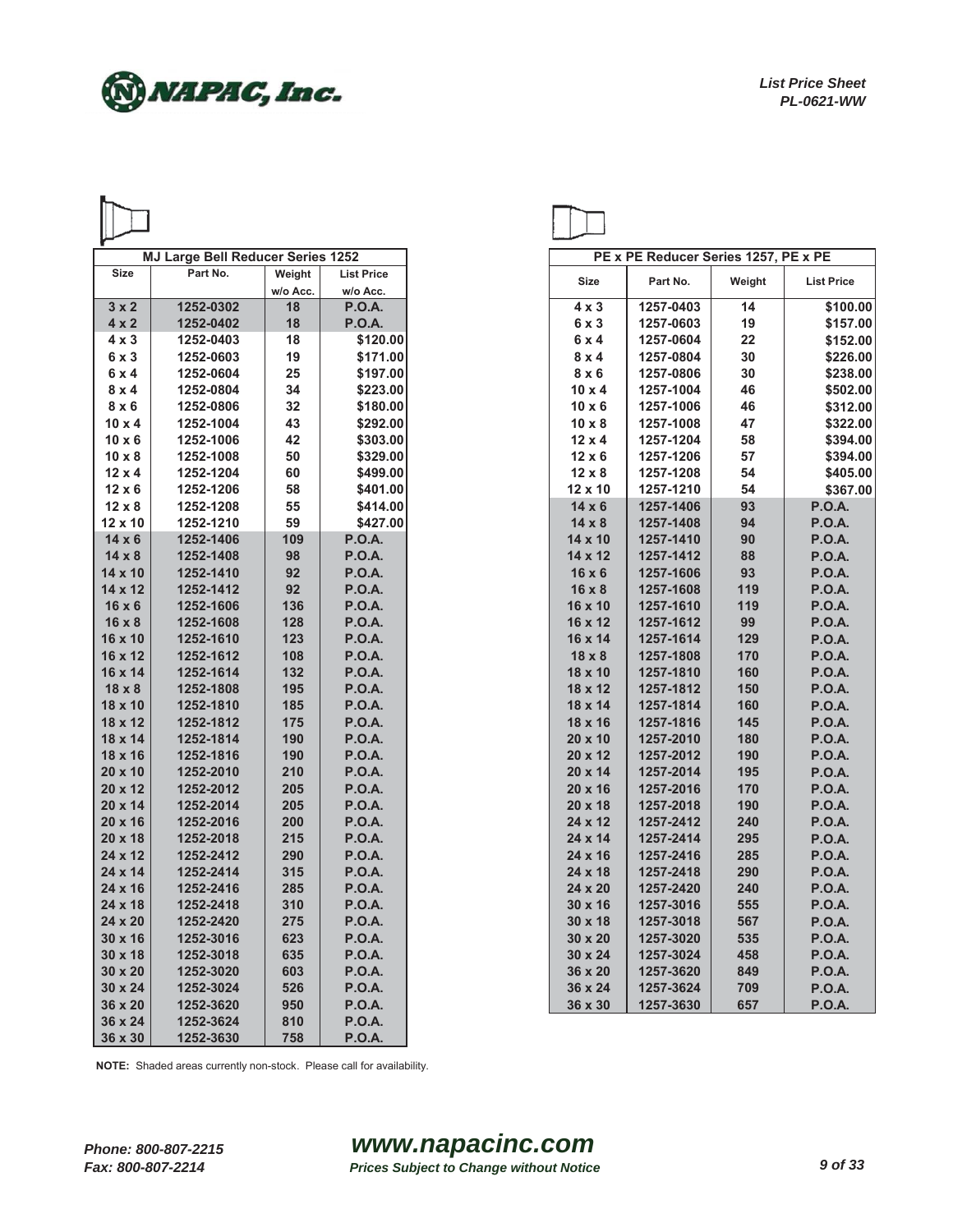

|               | Hydrant Tee - 1229 Series, MJ x Swivel |          |                   |
|---------------|----------------------------------------|----------|-------------------|
| <b>Size</b>   | Part No.                               | Weight   | <b>List Price</b> |
|               |                                        | w/o Acc. | w/o Acc.          |
| 6x6           | 1229-0606                              | 68       | \$357,00          |
| $8 \times 6$  | 1229-0806                              | 85       | \$447.00          |
| $8 \times 8$  | 1229-0808                              | 100      | \$676.00          |
| $10 \times 6$ | 1229-1006                              | 95       | \$566.00          |
| $10 \times 8$ | 1229-1008                              | 129      | \$751.00          |
| $12 \times 6$ | 1229-1206                              | 118      | \$643.00          |
| $12 \times 8$ | 1229-1208                              | 128      | \$961.00          |
| $14 \times 6$ | 1229-1406                              | 227      | \$1,515.00        |
| $16 \times 6$ | 1229-1606                              | 267      | \$1,143.00        |
| $16 \times 8$ | 1229-1608                              | 298      | \$2.976.00        |
| $18 \times 6$ | 1229-1806                              | 278      | \$2,047.00        |
| $20 \times 6$ | 1229-2006                              | 358      | \$2,031.00        |
| $24 \times 6$ | 1229-2406                              | 460      | \$2,940.00        |

## $\begin{array}{c} \hline \begin{matrix} \hline \end{matrix} \end{array}$

| <b>Hydrant Bends - 1240 Series, Swivel x Swivel</b> |           |        |                     |  |  |  |
|-----------------------------------------------------|-----------|--------|---------------------|--|--|--|
| <b>Size</b>                                         | Part No.  | Weight | List Price w/o Acc. |  |  |  |
| 6 x 6                                               | 1240-0606 | 52     | \$411.00            |  |  |  |

## 틄

| <b>Split Swivel Anchor Gland - Series 1266</b> |           |        |                   | 1277-0606 | 33        | \$196.00 |          |
|------------------------------------------------|-----------|--------|-------------------|-----------|-----------|----------|----------|
| <b>Size</b>                                    | Part No.  | Weight | <b>List Price</b> |           | 1277-0808 | 46       | \$315.00 |
| $\sim$                                         | 1266-0606 |        | \$90.00           | 10        | 1277-1010 | 62       | \$377.00 |
| $^{\circ}$                                     | 1266-0808 | 10     | \$108.00          |           | 1277-1212 | 76       | \$507.00 |

## 며

|                         |           |                   | Solid Adapter w/Split Swivel Gland - Series 1241 | 24        | 1277-2424 | 335           | \$2,03        |
|-------------------------|-----------|-------------------|--------------------------------------------------|-----------|-----------|---------------|---------------|
| <b>Size</b><br>Part No. | Weight    | <b>List Price</b> | 30                                               | 1277-3030 | 640       | <b>P.O.A.</b> |               |
|                         |           | w/o Acc.          |                                                  | 36        | 1277-3636 | 925           | <b>P.O.A.</b> |
| $4 \times 13$           | 1241-0413 | 29                | \$200.00                                         | 42        | 1277-4242 | 1146          | <b>P.O.A.</b> |
| 6 x 13                  | 1241-0613 | 47                | \$352.00                                         | 48        | 1277-4848 | 1455          | <b>P.O.A.</b> |
| $6 \times 18$           | 1241-0618 | 56                | \$388.00                                         |           |           |               |               |
| $6 \times 24$           | 1241-0624 | 60                | \$524.00                                         |           |           |               |               |
| 6 x 36                  | 1241-0636 | 75                | \$665.00                                         |           |           |               |               |

| Hydrant Tee - 1229 Series, MJ x Swivel |           |          |                   | MJ Short Sleeve - Series 1273, MJ x MJ |           |          |                   |
|----------------------------------------|-----------|----------|-------------------|----------------------------------------|-----------|----------|-------------------|
| Size                                   | Part No.  | Weight   | <b>List Price</b> | Size                                   | Part No.  | Weight   | <b>List Price</b> |
|                                        |           | w/o Acc. | w/o Acc.          |                                        |           | w/o Acc. | w/o Acc.          |
| 6x6                                    | 1229-0606 | 68       | \$357.00          | 3                                      | 1273-0303 | 13       | \$88.00           |
| $8 \times 6$                           | 1229-0806 | 85       | \$447.00          | 4                                      | 1273-0404 | 17       | \$83.00           |
| $8 \times 8$                           | 1229-0808 | 100      | \$676.00          | 6                                      | 1273-0606 | 28       | \$147.00          |
| 10 x 6                                 | 1229-1006 | 95       | \$566.00          | 8                                      | 1273-0808 | 38       | \$190.00          |
| 10 x 8                                 | 1229-1008 | 129      | \$751.00          | 10                                     | 1273-1010 | 49       | \$342.00          |
| 12 x 6                                 | 1229-1206 | 118      | \$643.00          | 12                                     | 1273-1212 | 56       | \$384.00          |
| $12 \times 8$                          | 1229-1208 | 128      | \$961.00          | 14                                     | 1273-1414 | 111      | \$721.00          |
| $14 \times 6$                          | 1229-1406 | 227      | \$1,515.00        | 16                                     | 1273-1616 | 123      | \$896.00          |
| 16 x 6                                 | 1229-1606 | 267      | \$1,143.00        | 18                                     | 1273-1818 | 160      | \$1,170.00        |
| 16 x 8                                 | 1229-1608 | 298      | \$2,976.00        | 20                                     | 1273-2020 | 195      | \$1,431.00        |
| $18 \times 6$                          | 1229-1806 | 278      | \$2,047.00        | 24                                     | 1273-2424 | 255      | \$1,893.00        |
| 20 x 6                                 | 1229-2006 | 358      | \$2,031.00        | 30                                     | 1273-3030 | 500      | <b>P.O.A.</b>     |
| 24 x 6                                 | 1229-2406 | 460      | \$2,940.00        | 36                                     | 1273-3636 | 725      | P.O.A.            |
|                                        |           |          |                   | 42                                     | 1273-4242 | 877      | <b>P.O.A.</b>     |
|                                        |           |          |                   | 48                                     | 1273-4848 | 1406     | <b>P.O.A.</b>     |



|          |                              |              | MJ Long Sleeve - Series 1277, MJ x MJ |          |                   |
|----------|------------------------------|--------------|---------------------------------------|----------|-------------------|
|          |                              | <b>Size</b>  | Part No.                              | Weight   | <b>List Price</b> |
|          |                              |              |                                       | w/o Acc. | w/o Acc.          |
|          |                              | $\mathbf{2}$ | 1277-0202                             |          | \$136.00          |
|          |                              | 3            | 1277-0303                             | 18       | \$103.00          |
|          |                              | 4            | 1277-0404                             | 20       | \$117.00          |
|          | hor Gland - Series 1266      | 6            | 1277-0606                             | 33       | \$196.00          |
| Weight   | <b>List Price</b>            | 8            | 1277-0808                             | 46       | \$315.00          |
| 8        | \$90.00                      | 10           | 1277-1010                             | 62       | \$377.00          |
| 10       | \$108.00                     | 12           | 1277-1212                             | 76       | \$507.00          |
|          |                              | 14           | 1277-1414                             | 140      | \$766.00          |
|          |                              | 16           | 1277-1616                             | 170      | \$969.00          |
|          |                              | 18           | 1277-1818                             | 200      | \$1,278.00        |
|          |                              | 20           | 1277-2020                             | 255      | \$1,543.00        |
|          | t Swivel Gland - Series 1241 | 24           | 1277-2424                             | 335      | \$2,031.00        |
| Weight   | <b>List Price</b>            | 30           | 1277-3030                             | 640      | <b>P.O.A.</b>     |
| w/o Acc. |                              | 36           | 1277-3636                             | 925      | <b>P.O.A.</b>     |
| 29       | \$200.00                     | 42           | 1277-4242                             | 1146     | <b>P.O.A.</b>     |
| 47       | \$352.00                     | 48           | 1277-4848                             | 1455     | <b>P.O.A.</b>     |
|          |                              |              |                                       |          |                   |